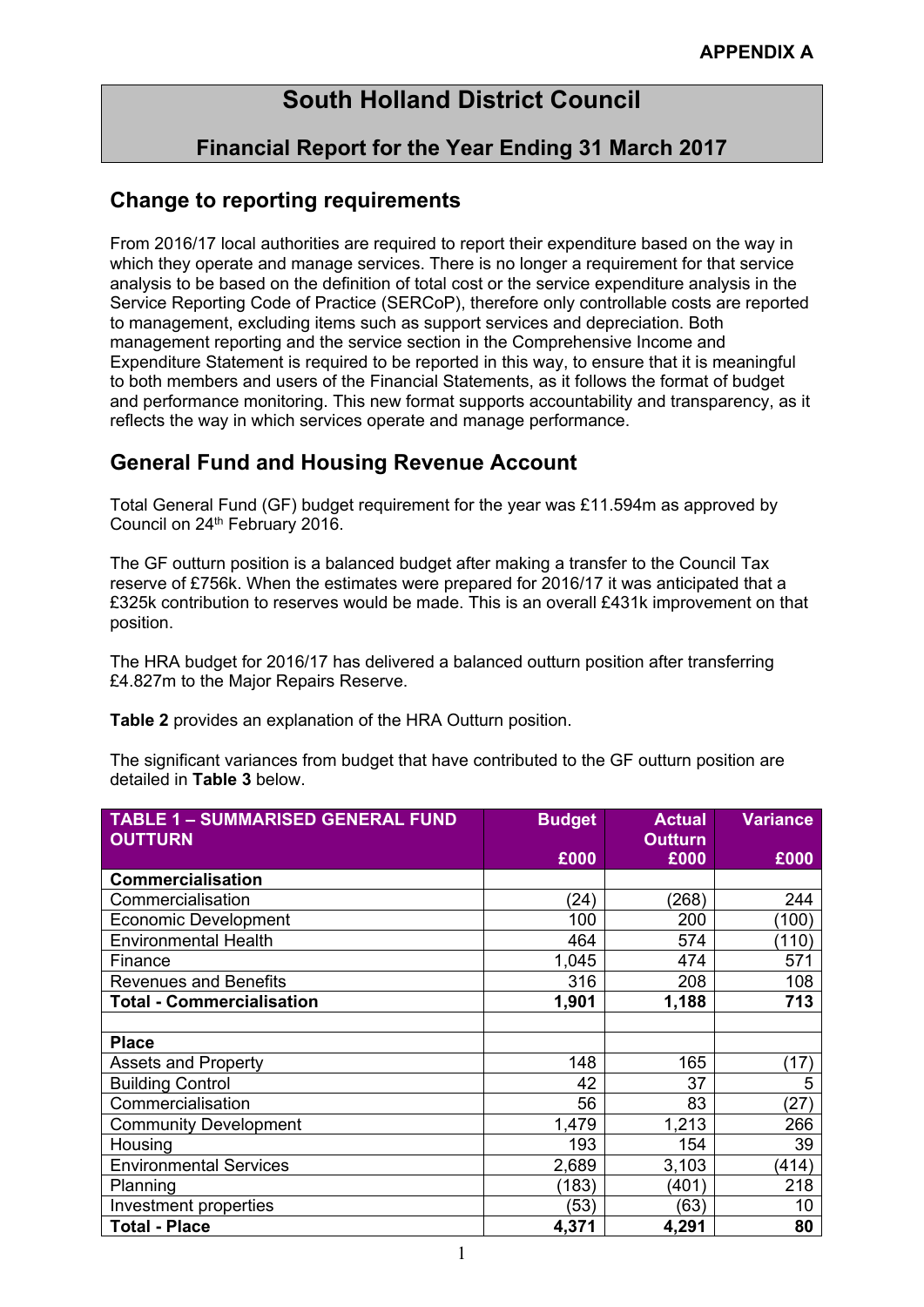| <b>TABLE 1 - SUMMARISED GENERAL FUND</b><br><b>OUTTURN</b> | <b>Budget</b> | <b>Actual</b><br><b>Outturn</b> | <b>Variance</b> |
|------------------------------------------------------------|---------------|---------------------------------|-----------------|
|                                                            | £000          | £000                            | £000            |
|                                                            |               |                                 |                 |
| <b>Strategy and Governance</b>                             |               |                                 |                 |
| Corporate Improvement and Performance                      | 114           | 124                             | (10)            |
| Communications                                             | 107           | 126                             | (19)            |
| Corporate Management                                       | 884           | 809                             | 75              |
| <b>Democratic Services</b>                                 | 1,034         | 994                             | 40              |
| <b>HR</b>                                                  | 561           | 318                             | 243             |
| <b>IT and Customer Services</b>                            | 1,317         | 1,313                           | 4               |
| <b>Total - Strategy and Governance</b>                     | 4,017         | 3,684                           | 333             |
|                                                            |               |                                 |                 |
| Statutory recharge to the HRA for support                  |               |                                 |                 |
| services                                                   | (884)         | (884)                           |                 |
|                                                            |               |                                 |                 |
| Internal Drainage Boards and Parish Precepts               | 2,988         | 2,981                           | $\overline{7}$  |
| <b>Investment Income</b>                                   | (205)         | (148)                           | (57)            |
| Capital and Other Adjustments                              | 121           | 9                               | 112             |
| <b>Transfers to/from Reserves</b>                          | (715)         | 902                             | (1,617)         |
| <b>Total Cost of Services</b>                              | 11,594        | 12,023                          | (429)           |
|                                                            |               |                                 |                 |
| <b>Financing</b>                                           |               |                                 |                 |
| <b>Government Grants</b>                                   | (3, 558)      | (4, 013)                        | 455             |
| <b>Council Tax</b>                                         | (5, 272)      | (5,272)                         |                 |
| <b>Retained Business Rates</b>                             | (2,764)       | (2,738)                         | (26)            |
| <b>Total Financing</b>                                     | (11,594)      | (12,023)                        | 429             |
|                                                            |               |                                 |                 |
| <b>Variance</b>                                            |               | -                               |                 |

**\*** Support service recharges are a non-controllable cost to budget holders, and are therefore not reported as part of the service analysis above. An adjusting line has been added to show the value of recharges to the HRA, for support services and corporate management (including the debt management recharge); a corresponding debit entry is showing in the HRA table below.

## **Housing Revenue Account**

The Housing Revenue Account outturn for 2016/17 is a balanced budget as all balances (£4.827m) have been transferred to the Major Repairs Reserve. The HRA estimates for 2017/18 are subject to a major review together with the production of a revised and updated Business Plan.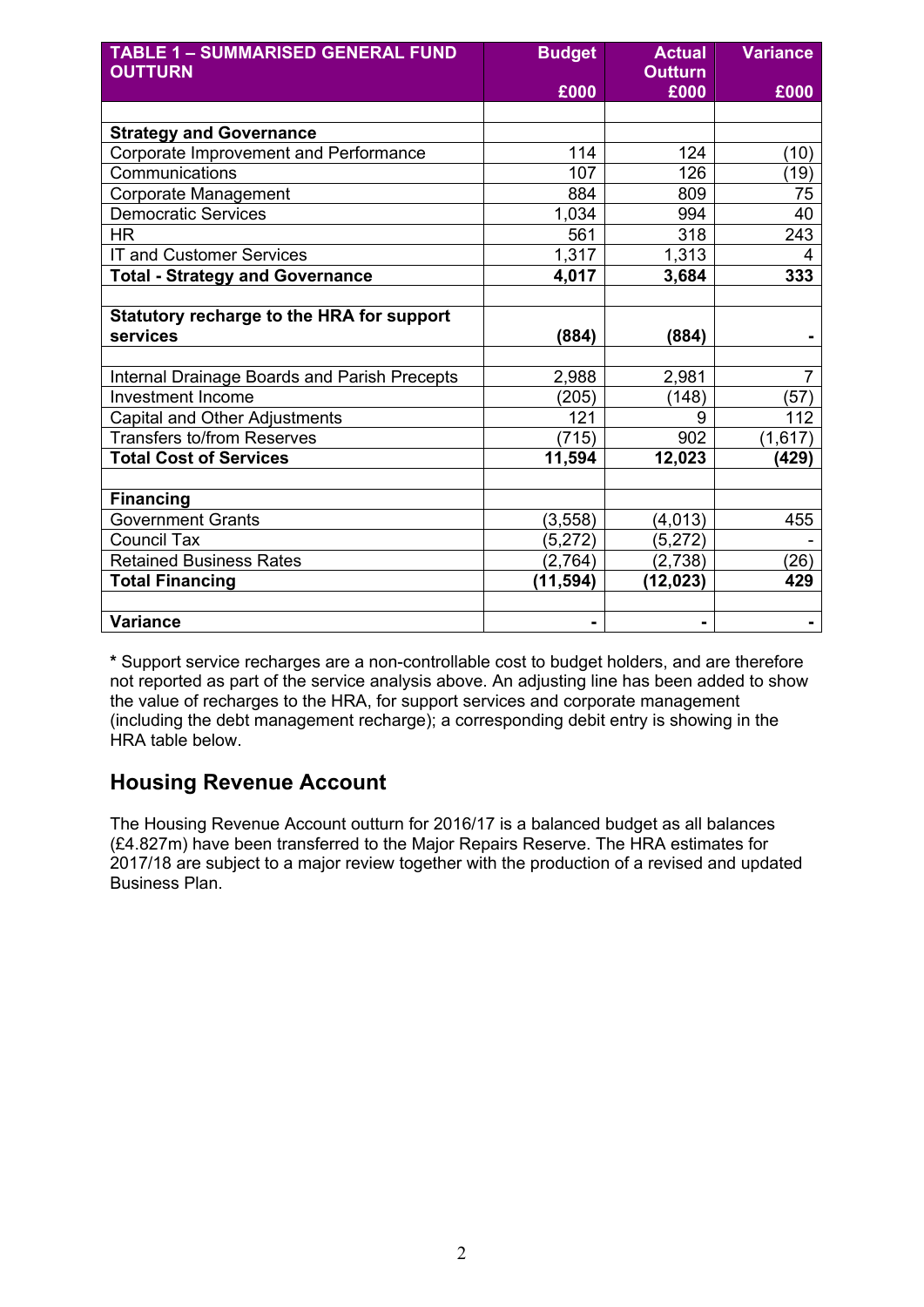| <b>TABLE 2 - SUMMARISED HRA OUTTURN</b>                            | <b>Budget</b><br>£000 | <b>Actual</b><br><b>Outturn</b><br>£000 | <b>Variance</b><br>£000 | <b>Comments</b>                                                                                                  |
|--------------------------------------------------------------------|-----------------------|-----------------------------------------|-------------------------|------------------------------------------------------------------------------------------------------------------|
| Rent Income - Dwellings                                            | (15, 233)             | (15, 308)                               | 75                      | Reduced void levels offset by increased RTB                                                                      |
| <b>Charges for Services and Facilities</b>                         | (1, 129)              | (1, 131)                                | $\overline{2}$          |                                                                                                                  |
| <b>Contributions to Expenditure</b>                                | (37)                  | (29)                                    | (8)                     |                                                                                                                  |
| <b>Total Income</b>                                                | (16, 399)             | (16, 468)                               | 69                      |                                                                                                                  |
|                                                                    |                       |                                         |                         |                                                                                                                  |
| Repairs and Maintenance                                            | 2,877                 | 2,232                                   | 645                     |                                                                                                                  |
| Supervision and Management                                         | 3,989                 | 3,817                                   | 172                     | Unspent General HRA budget contingency<br>offset by Property Maintenance staffing and<br>sheltered housing costs |
| Rents, rates, taxes and other charges                              | 57                    | 50                                      |                         |                                                                                                                  |
| Depreciation                                                       | 1,595                 | 2,296                                   | (701)                   | Change to method of calculation to reflect<br>"component accounting" requirements                                |
| Debt management expenses (included in support service<br>recharge) |                       |                                         |                         |                                                                                                                  |
| Movement in the allowance for bad debts                            |                       | 66                                      | (66)                    |                                                                                                                  |
| Revaluation of non-current assets                                  |                       | 11                                      | (11)                    |                                                                                                                  |
| Statutory recharge to the HRA for support services                 | 884                   | 884                                     |                         |                                                                                                                  |
| <b>Total Expenditure</b>                                           | 9,402                 | 9,356                                   | 46                      |                                                                                                                  |
|                                                                    |                       |                                         |                         |                                                                                                                  |
| <b>Contribution from Operations</b>                                | (6,997)               | (7, 112)                                | 115                     |                                                                                                                  |
|                                                                    |                       |                                         |                         |                                                                                                                  |
| <b>Investment Income</b>                                           | (62)                  | (62)                                    |                         |                                                                                                                  |
| Interest Payable on £67.456m                                       | 2,347                 | 2,347                                   |                         |                                                                                                                  |
| Transfer to Major Repairs Reserve for Capital Investment           | 4,712                 | 4,827                                   | (115)                   | Transfer of HRA underspend to Major Repairs<br>Reserve to fund future capital programme                          |
|                                                                    |                       |                                         |                         |                                                                                                                  |
| <b>Net (Surplus)/Deficit</b>                                       |                       |                                         |                         |                                                                                                                  |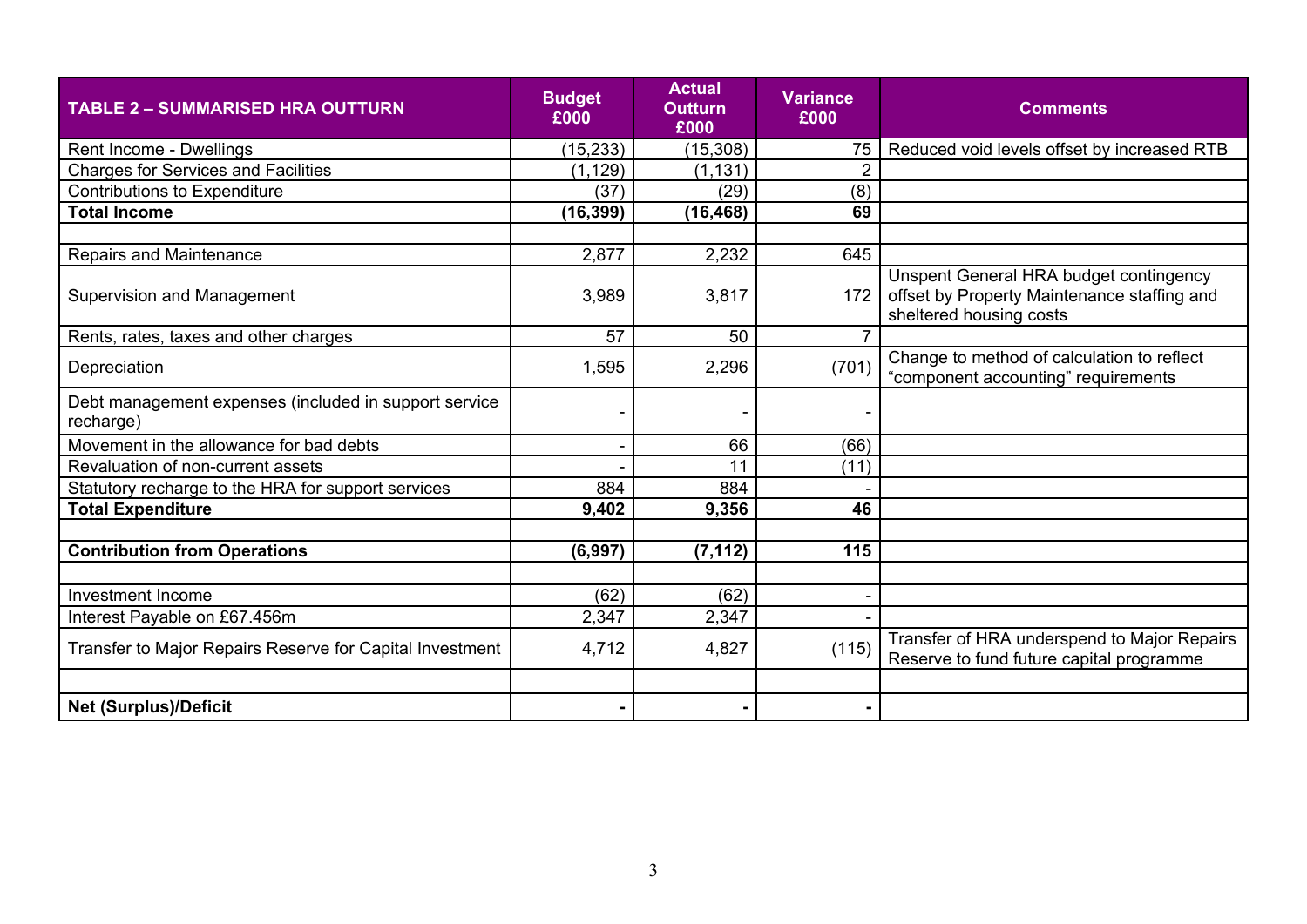| <b>TABLE 3 - GENERAL FUND ANALYSIS OF VARIANCES FROM BUDGET</b> |                                                                               |                                                                         |                                                       |                                                                                                                                                                                                                            |
|-----------------------------------------------------------------|-------------------------------------------------------------------------------|-------------------------------------------------------------------------|-------------------------------------------------------|----------------------------------------------------------------------------------------------------------------------------------------------------------------------------------------------------------------------------|
| <b>Service Area</b>                                             | <b>Expenditure</b><br><b>Over Budget</b><br>or Income<br>under budget<br>£000 | <b>Expenditure</b><br>under budget<br>or income<br>above budget<br>£000 | <b>Total</b><br>over/(under)<br><b>Budget</b><br>£000 | <b>Comments</b>                                                                                                                                                                                                            |
| <b>Expenditure Areas</b>                                        |                                                                               |                                                                         |                                                       |                                                                                                                                                                                                                            |
| <b>Staff Costs</b>                                              |                                                                               | (160)                                                                   |                                                       | Pay, NI, pension and other costs of directly employed staff,<br>offset by overspends in agency costs below. The budget<br>included a salary efficiency target of £147k which has not<br>been achieved.                     |
|                                                                 | 95                                                                            |                                                                         |                                                       | Shared Management costs (excluding £37k that has been<br>charged to Transformation and funded from reserves).                                                                                                              |
|                                                                 | 383                                                                           |                                                                         | 318                                                   | Agency - £66k costs relating to Devolutions work (funded<br>from earmarked reserves), £66k Chief Accountant costs<br>(budgeted within pay above), £60k in Environmental<br>Services, £46k in Housing and £34k in Planning. |
| <b>Transport Costs</b>                                          |                                                                               | (16)                                                                    |                                                       | Fuel                                                                                                                                                                                                                       |
|                                                                 | 14                                                                            |                                                                         |                                                       | Maintenance and tyres                                                                                                                                                                                                      |
|                                                                 | 14                                                                            |                                                                         |                                                       | <b>Transport insurance</b>                                                                                                                                                                                                 |
|                                                                 |                                                                               | (2)                                                                     |                                                       | Other staff transport costs                                                                                                                                                                                                |
|                                                                 |                                                                               |                                                                         | 10                                                    |                                                                                                                                                                                                                            |
| Purchase of sacks for waste recycling                           | 40                                                                            |                                                                         | 40                                                    | Following public consultation during the year, sacks are<br>now being delivered to houses and levels of usage have<br>increased                                                                                            |
| <b>Green Bins</b>                                               | 17                                                                            |                                                                         | 17                                                    | Additional green bins from roll out of service, offset by<br>additional income generated                                                                                                                                   |
| Furniture and Equipment                                         | 12                                                                            |                                                                         | 12 <sup>1</sup>                                       | Variances across services                                                                                                                                                                                                  |
| South Holland Centre Performance                                | 49                                                                            | (85)                                                                    | (36)                                                  | Increased payments for performers and films<br>Increased levels of income                                                                                                                                                  |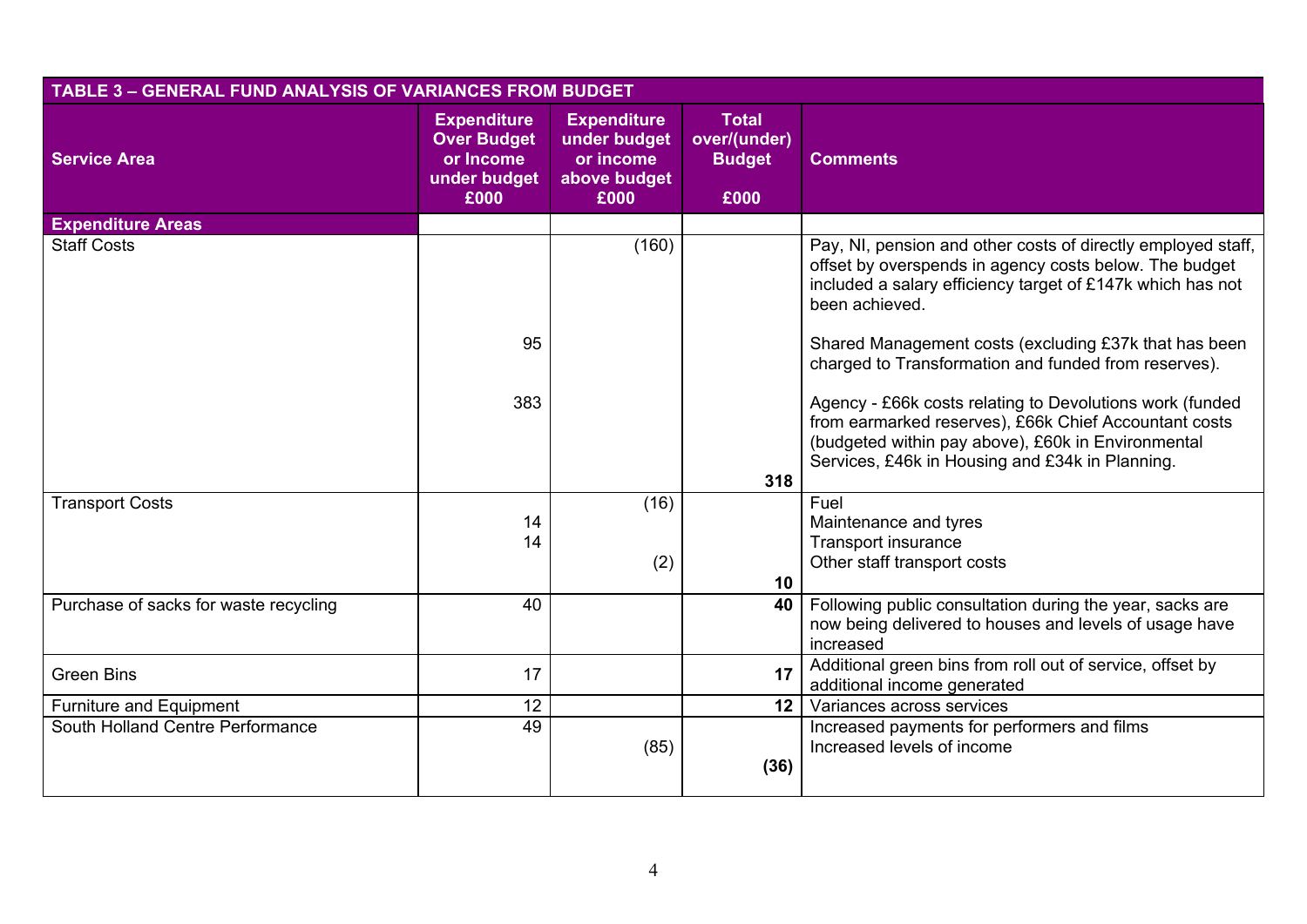|                                           | <b>TABLE 3 - GENERAL FUND ANALYSIS OF VARIANCES FROM BUDGET</b>               |                                                                         |                                                       |                                                                                                                                                                                                      |  |  |  |
|-------------------------------------------|-------------------------------------------------------------------------------|-------------------------------------------------------------------------|-------------------------------------------------------|------------------------------------------------------------------------------------------------------------------------------------------------------------------------------------------------------|--|--|--|
| <b>Service Area</b>                       | <b>Expenditure</b><br><b>Over Budget</b><br>or Income<br>under budget<br>£000 | <b>Expenditure</b><br>under budget<br>or income<br>above budget<br>£000 | <b>Total</b><br>over/(under)<br><b>Budget</b><br>£000 | <b>Comments</b>                                                                                                                                                                                      |  |  |  |
| Local Plan                                | 57                                                                            |                                                                         |                                                       | Professional and contractors fees £49k above budget,<br>other costs £8k above budget,                                                                                                                |  |  |  |
|                                           |                                                                               | (33)                                                                    |                                                       | Additional income contributions from Boston and<br><b>Breckland Councils.</b>                                                                                                                        |  |  |  |
|                                           |                                                                               |                                                                         | 24                                                    | The net additional cost has been funded from reserves.                                                                                                                                               |  |  |  |
| <b>Devolution Contribution</b>            | 20                                                                            |                                                                         | 20                                                    | Contribution to Lincolnshire County Council for devolution<br>work                                                                                                                                   |  |  |  |
| Members allowances and other member costs | 21                                                                            |                                                                         | 21                                                    | Allowances increased after budgets set for the year.                                                                                                                                                 |  |  |  |
| <b>Legal Costs</b>                        | 13                                                                            |                                                                         | 13                                                    | Across all services Lincolnshire Legal £73k under, other<br>legal costs £86k over. This included a £58k legal cost in<br>Environmental Health.                                                       |  |  |  |
| <b>Telephone Costs</b>                    | 35                                                                            |                                                                         | 35 <sub>5</sub>                                       | Costs generally higher than budget. £7k of variance<br>covered by income from CPBS for their element of the<br>costs incurred.                                                                       |  |  |  |
| Subscriptions to organisations            | 12                                                                            |                                                                         | 12 <sup>1</sup>                                       | Across a range of services                                                                                                                                                                           |  |  |  |
| <b>Parking Charge Notice</b>              | 14                                                                            |                                                                         | 14                                                    | Cost of the licence fee with third party for processing car<br>park enforcement notices. The contract has now ceased.                                                                                |  |  |  |
| <b>Banking Charges</b>                    | 32                                                                            |                                                                         | 32 <sub>2</sub>                                       | Expenditure in line with previous year but budget not set at<br>appropriate levels in 2016/17 (budget increased for<br>2017/18)                                                                      |  |  |  |
| CPBS Non base contract costs              | 104                                                                           |                                                                         | 104                                                   | Additional payments for activity in Revenues and Benefits<br>£70k (largely funded from additional grant income<br>received) and £25k to support an additional approved HR<br><b>Business Partner</b> |  |  |  |
| <b>Compensation Payment</b>               | 70                                                                            |                                                                         | 70                                                    | Planning compensation payment. Was due to be funded<br>from the general reserve - but costs have been absorbed                                                                                       |  |  |  |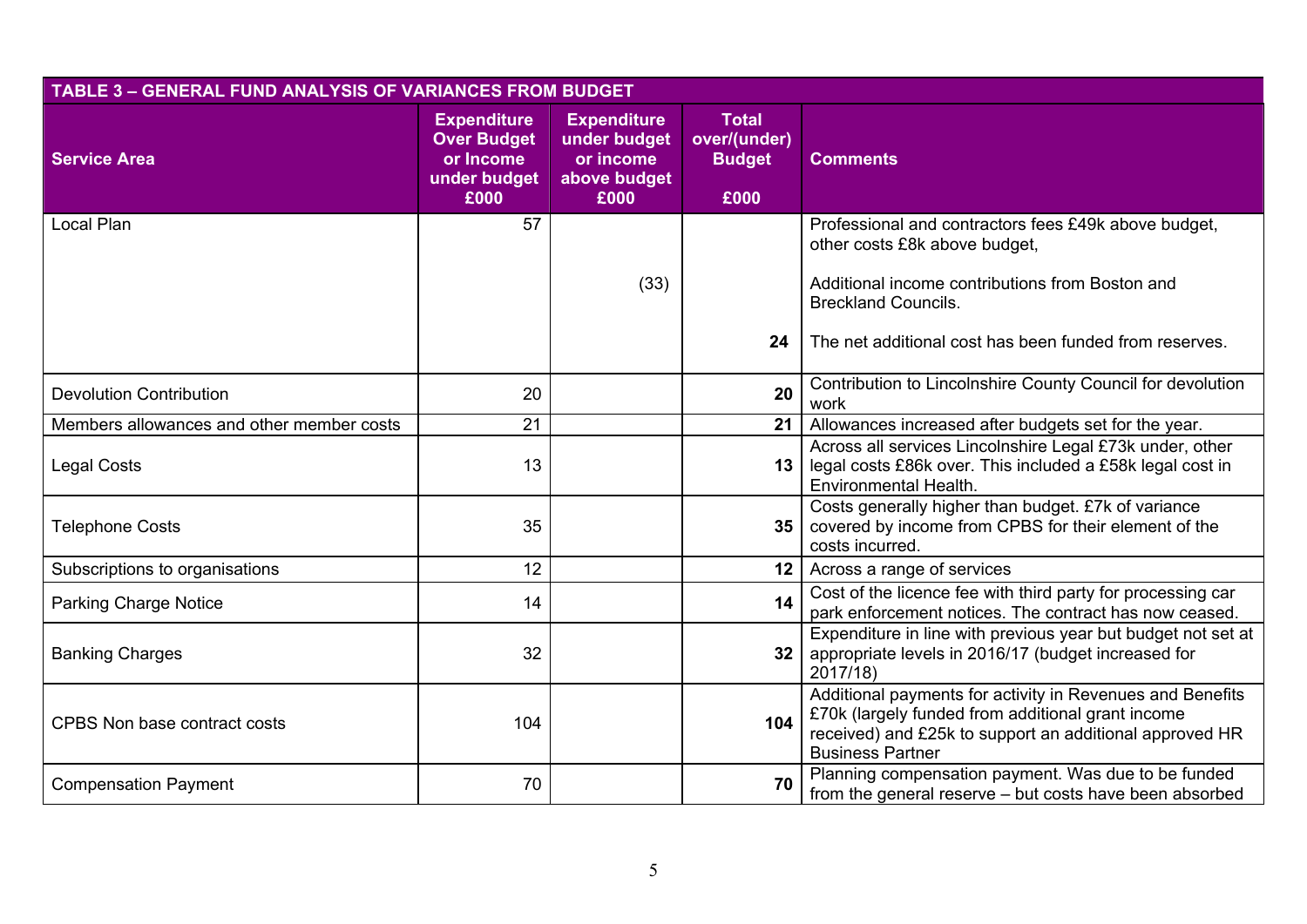|                                                                | <b>TABLE 3 - GENERAL FUND ANALYSIS OF VARIANCES FROM BUDGET</b>               |                                                                         |                                                       |                                                                                                                                                                         |  |  |  |
|----------------------------------------------------------------|-------------------------------------------------------------------------------|-------------------------------------------------------------------------|-------------------------------------------------------|-------------------------------------------------------------------------------------------------------------------------------------------------------------------------|--|--|--|
| <b>Service Area</b>                                            | <b>Expenditure</b><br><b>Over Budget</b><br>or Income<br>under budget<br>£000 | <b>Expenditure</b><br>under budget<br>or income<br>above budget<br>£000 | <b>Total</b><br>over/(under)<br><b>Budget</b><br>£000 | <b>Comments</b>                                                                                                                                                         |  |  |  |
|                                                                |                                                                               |                                                                         |                                                       | within the service.                                                                                                                                                     |  |  |  |
| <b>Benefits and Subsidy</b>                                    | 1,953                                                                         | (1,995)                                                                 | (42)                                                  | Housing and Council Tax benefit payments less than<br>budgeted levels<br>Subsidy and Admin grants less than budget<br>Net variance                                      |  |  |  |
| Insurance costs                                                | 16                                                                            |                                                                         | 16                                                    | General insurance costs across a range of services                                                                                                                      |  |  |  |
| Stationery and Postage in Individual Electoral<br>Registration | 35                                                                            |                                                                         | 35                                                    | Grant income was received but this has not covered all<br><b>IER</b> costs                                                                                              |  |  |  |
| <b>Corporate Contingency Savings</b>                           |                                                                               | (334)                                                                   | (334)                                                 | Corporate budget savings taken across various service<br>budgets mid-year. These were based on year on year<br>underspends.                                             |  |  |  |
| <b>Impairment Allowances for Bad Debts</b>                     |                                                                               | (127)                                                                   | (127)                                                 | Adjustments to provisions across Revenues & Benefits<br>and Corporate Finance - based on a review of an age<br>analysis of debts and current levels of provisions made. |  |  |  |
| <b>Transformation Expenditure</b>                              |                                                                               | (533)                                                                   | (533)                                                 | Reduced spend on transformation (£164k) compared to<br>budget (£697k). This is offset by a reduced level of funding<br>drawn down from reserves.                        |  |  |  |
| <b>External Grant Payments</b>                                 |                                                                               |                                                                         |                                                       | Various grant payments as follows:                                                                                                                                      |  |  |  |
|                                                                |                                                                               | (276)                                                                   |                                                       | DFG and Decent Homes grants (these do not impact on<br>the General Fund bottom line as they are funded from<br>capital)                                                 |  |  |  |
|                                                                |                                                                               | (39)                                                                    |                                                       | Homelessness Prevention grants                                                                                                                                          |  |  |  |
|                                                                |                                                                               | (24)                                                                    |                                                       | Community grants lower than budget due to uncertainty<br>regarding Call Connect service                                                                                 |  |  |  |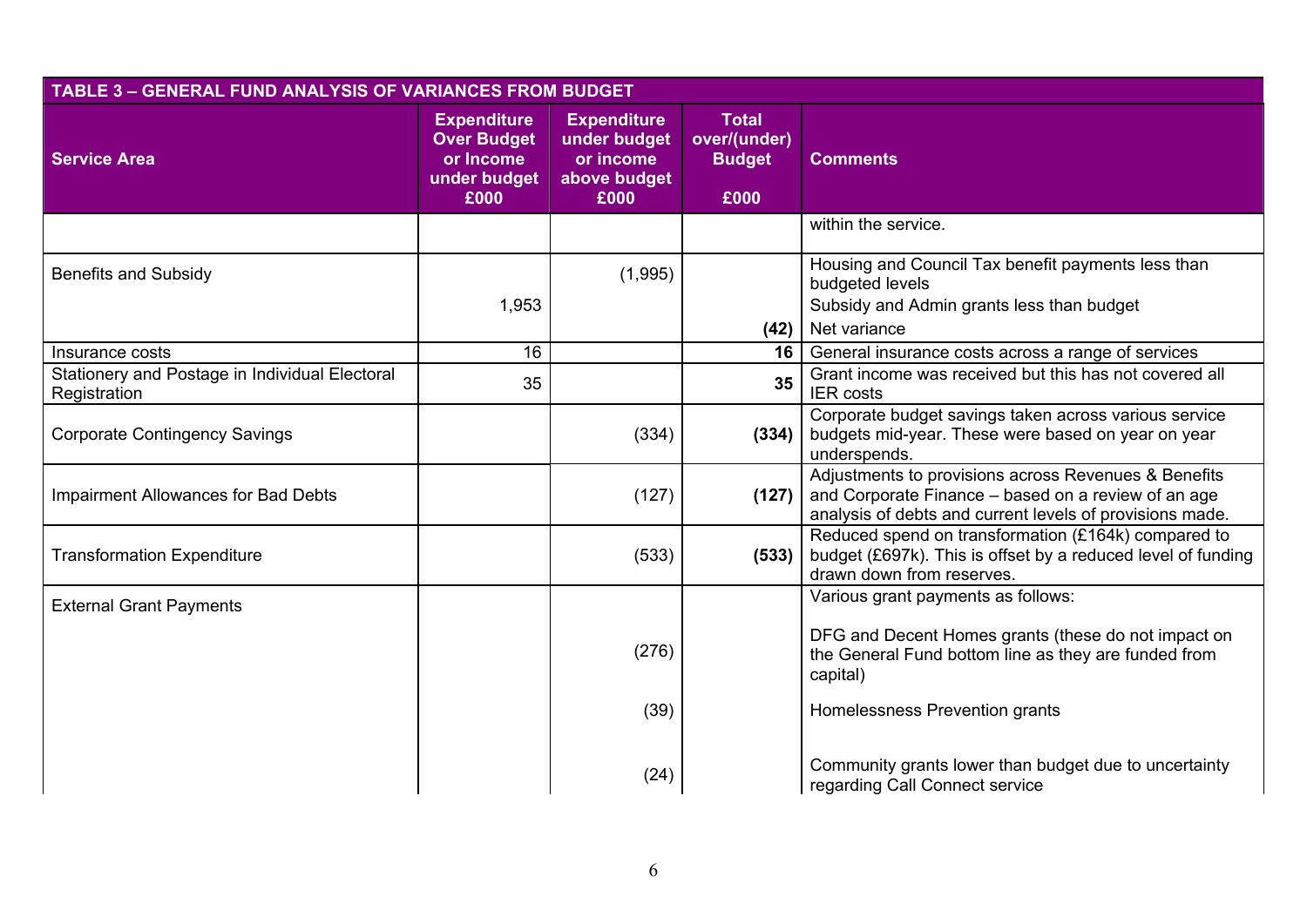| <b>TABLE 3 - GENERAL FUND ANALYSIS OF VARIANCES FROM BUDGET</b> |                                                                               |                                                                         |                                                       |                                                                                                                                                                                                                                                                                                                                                                                                                                                                                                                                               |
|-----------------------------------------------------------------|-------------------------------------------------------------------------------|-------------------------------------------------------------------------|-------------------------------------------------------|-----------------------------------------------------------------------------------------------------------------------------------------------------------------------------------------------------------------------------------------------------------------------------------------------------------------------------------------------------------------------------------------------------------------------------------------------------------------------------------------------------------------------------------------------|
| <b>Service Area</b>                                             | <b>Expenditure</b><br><b>Over Budget</b><br>or Income<br>under budget<br>£000 | <b>Expenditure</b><br>under budget<br>or income<br>above budget<br>£000 | <b>Total</b><br>over/(under)<br><b>Budget</b><br>£000 | <b>Comments</b>                                                                                                                                                                                                                                                                                                                                                                                                                                                                                                                               |
|                                                                 | 147                                                                           |                                                                         |                                                       | £147k S106 payments (funded from reserves)                                                                                                                                                                                                                                                                                                                                                                                                                                                                                                    |
|                                                                 | 70                                                                            |                                                                         | (122)                                                 | £70k variance on Grants4Growth payments (partly caused<br>by an incorrect income budget.). The £42k additional costs<br>has been funded from reserves.                                                                                                                                                                                                                                                                                                                                                                                        |
| Members' Grants                                                 |                                                                               | (26)                                                                    | (26)                                                  | Net underspend in year has been transferred to reserves<br>to fund future year activity                                                                                                                                                                                                                                                                                                                                                                                                                                                       |
| <b>IDB Levies</b>                                               |                                                                               | (7)                                                                     | (7)                                                   | Levies set lower than anticipated in the approved budget                                                                                                                                                                                                                                                                                                                                                                                                                                                                                      |
| <b>Income Areas</b>                                             |                                                                               |                                                                         |                                                       |                                                                                                                                                                                                                                                                                                                                                                                                                                                                                                                                               |
| Interest on Investments                                         | 57                                                                            |                                                                         | 57                                                    | Returns on investments reduced due to decisions to<br>maintain funds in short term investment holdings                                                                                                                                                                                                                                                                                                                                                                                                                                        |
| <b>Land Charges Inspection Fees</b>                             | 16                                                                            |                                                                         | 16                                                    |                                                                                                                                                                                                                                                                                                                                                                                                                                                                                                                                               |
| Garage Rental And Housing Alarm income                          | 26                                                                            |                                                                         | 26                                                    |                                                                                                                                                                                                                                                                                                                                                                                                                                                                                                                                               |
| Court Income and Housing Benefit<br>Overpayments                | 101                                                                           |                                                                         | 101                                                   | Budget set too high for 2016/17 compared to previous<br>years and in year activity.                                                                                                                                                                                                                                                                                                                                                                                                                                                           |
| <b>Government Grants</b>                                        |                                                                               | (386)                                                                   | (386)                                                 | Additional grant income received:<br>£70k in revenues and benefits relating to new burdens<br>activities passed on to CPBS<br>£224k HCA Capacity Funding - moved to reserves for<br>2017/18 usage<br>£29k Planning Policy Grants - moved to reserves<br>£26k Grants4Growth2 grant income to offset unbudgeted<br>expenditure in 2016/17<br>£17k Individual Electoral Registration grant offsets<br>unbudgeted stationery & postage in IER shown above<br>£6k in Planning - Self Build register<br>£7k in Community Development - litter grant |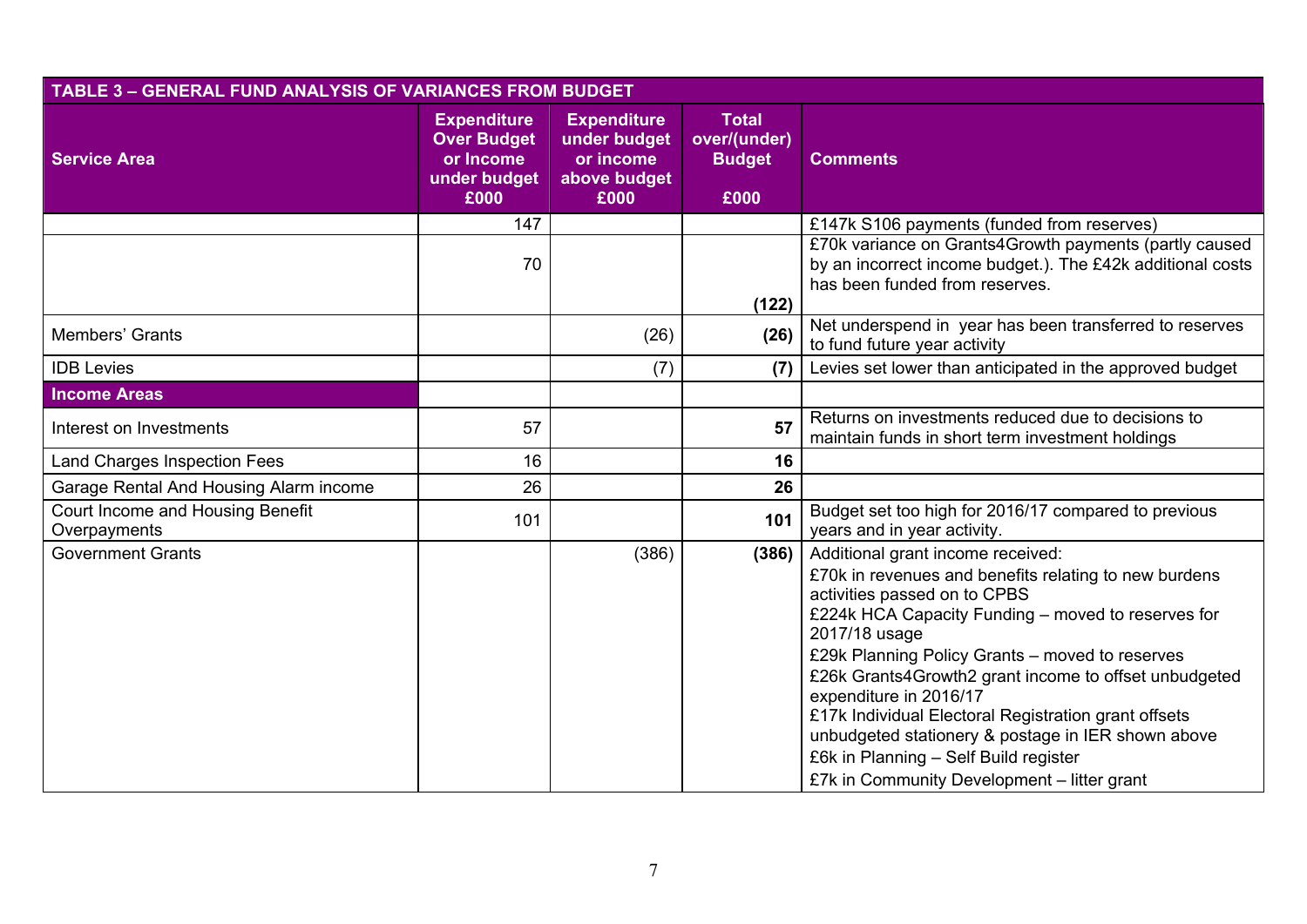| <b>TABLE 3 - GENERAL FUND ANALYSIS OF VARIANCES FROM BUDGET</b> |                                                                               |                                                                         |                                                       |                                                                                                                                                                                                                                                                             |  |  |
|-----------------------------------------------------------------|-------------------------------------------------------------------------------|-------------------------------------------------------------------------|-------------------------------------------------------|-----------------------------------------------------------------------------------------------------------------------------------------------------------------------------------------------------------------------------------------------------------------------------|--|--|
| <b>Service Area</b>                                             | <b>Expenditure</b><br><b>Over Budget</b><br>or Income<br>under budget<br>£000 | <b>Expenditure</b><br>under budget<br>or income<br>above budget<br>£000 | <b>Total</b><br>over/(under)<br><b>Budget</b><br>£000 | <b>Comments</b>                                                                                                                                                                                                                                                             |  |  |
| <b>Local Authority Grants</b>                                   |                                                                               | (47)                                                                    | (47)                                                  | Additional grant income received:<br>£15k LCC Health Grant<br>£10k Grant from LCC towards 'smoke free' activities<br>£19k Contribution from Breckland towards FLARE system<br>costs<br>Other LA grants have been netted off against relevant<br>spend above e.g. Local Plan |  |  |
| <b>Building Control Fees</b>                                    |                                                                               | (26)                                                                    | (26)                                                  | Up lift in activity                                                                                                                                                                                                                                                         |  |  |
| <b>Planning Fees</b>                                            |                                                                               | (256)                                                                   | (256)                                                 | Up lift in activity                                                                                                                                                                                                                                                         |  |  |
| <b>Green Waste Fees</b>                                         |                                                                               | (47)                                                                    | (47)                                                  | Additional fee income offsetting additional costs following<br>successful roll out of new service.                                                                                                                                                                          |  |  |
| Other Income                                                    |                                                                               | (92)                                                                    | (92)                                                  | Above and below budget variances across a number of<br>service areas, e.g.<br>£13k Lincs. Legal surplus refunded - unbudgeted<br>£42k Returned DFG and other Housing grants<br>£23k S106 income in Planning and Environmental<br><b>Services</b><br>£14k other variances    |  |  |
| Rental Income from Homeless family units                        |                                                                               | (29)                                                                    | (29)                                                  |                                                                                                                                                                                                                                                                             |  |  |
| Costs recharged to outside bodies                               |                                                                               | (37)                                                                    | (37)                                                  | Made up of a number of variances across a range of<br>service areas.                                                                                                                                                                                                        |  |  |
| <b>Capital Adjustments</b>                                      | 254                                                                           |                                                                         | 254                                                   | Variances from budget for capital expenditure funded via<br>revenue. £206k of this variance covered by Gardens of<br>Rest capital grant income shown below.                                                                                                                 |  |  |
| Other net variances                                             |                                                                               | (82)                                                                    | (82)                                                  | Small variances across a number of income and<br>expenditure budgets                                                                                                                                                                                                        |  |  |
| <b>Net Variances across Service Areas</b>                       | 3,677                                                                         | (4, 659)                                                                | (982)                                                 |                                                                                                                                                                                                                                                                             |  |  |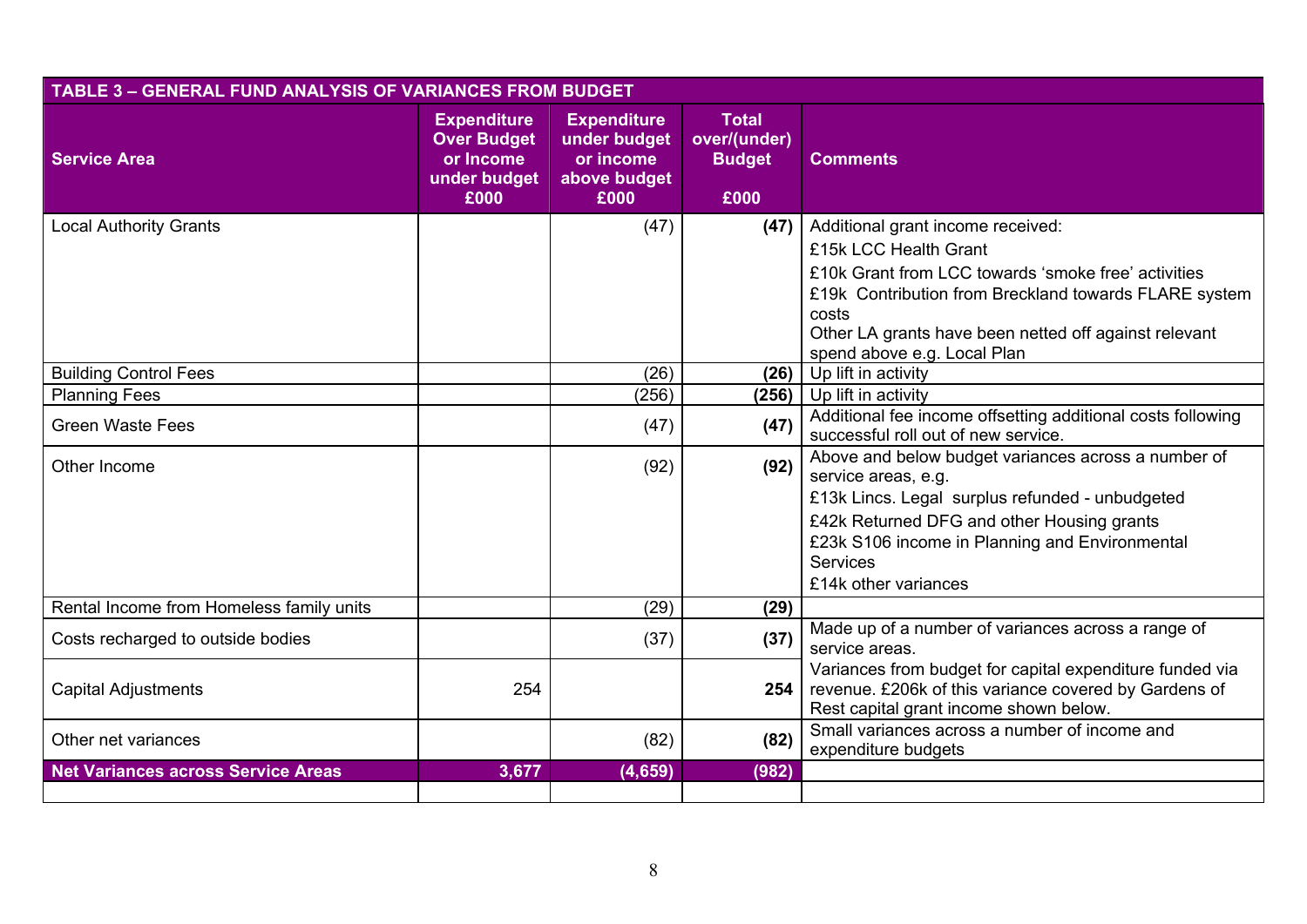| <b>TABLE 3 - GENERAL FUND ANALYSIS OF VARIANCES FROM BUDGET</b> |                                                                               |                                                                         |                                                       |                                                                                                   |  |  |  |
|-----------------------------------------------------------------|-------------------------------------------------------------------------------|-------------------------------------------------------------------------|-------------------------------------------------------|---------------------------------------------------------------------------------------------------|--|--|--|
| <b>Service Area</b>                                             | <b>Expenditure</b><br><b>Over Budget</b><br>or Income<br>under budget<br>£000 | <b>Expenditure</b><br>under budget<br>or income<br>above budget<br>£000 | <b>Total</b><br>over/(under)<br><b>Budget</b><br>£000 | <b>Comments</b>                                                                                   |  |  |  |
| Transfers to/from reserves                                      | 1,039                                                                         |                                                                         |                                                       | New Grant funding received, in year surplus transferred in.                                       |  |  |  |
| <b>Transfers from Reserves</b>                                  | 578                                                                           |                                                                         |                                                       | Less usage for transformation projects                                                            |  |  |  |
|                                                                 |                                                                               |                                                                         | 1,617                                                 | Net Changes in Reserve Movements. See Table 4 below<br>for General Reserve movement explanations. |  |  |  |
| Net Expenditure Variance                                        | 5,294                                                                         | (4,659)                                                                 | 635                                                   |                                                                                                   |  |  |  |
|                                                                 |                                                                               |                                                                         |                                                       |                                                                                                   |  |  |  |
| <b>Funding</b>                                                  |                                                                               |                                                                         |                                                       |                                                                                                   |  |  |  |
| <b>Council Tax</b>                                              |                                                                               |                                                                         |                                                       |                                                                                                   |  |  |  |
| <b>Business rates</b>                                           |                                                                               | (421)                                                                   | (421)                                                 |                                                                                                   |  |  |  |
| <b>Government Grants</b>                                        |                                                                               | (8)                                                                     | (8)                                                   |                                                                                                   |  |  |  |
| <b>Capital Grant</b>                                            |                                                                               | (206)                                                                   | (206)                                                 | <b>Gardens of Rest Grant</b>                                                                      |  |  |  |
| <b>Net Funding Variance</b>                                     |                                                                               | (635)                                                                   | (635)                                                 |                                                                                                   |  |  |  |
|                                                                 |                                                                               |                                                                         |                                                       |                                                                                                   |  |  |  |
| NET BALANCED POSITION                                           | ٠                                                                             |                                                                         |                                                       |                                                                                                   |  |  |  |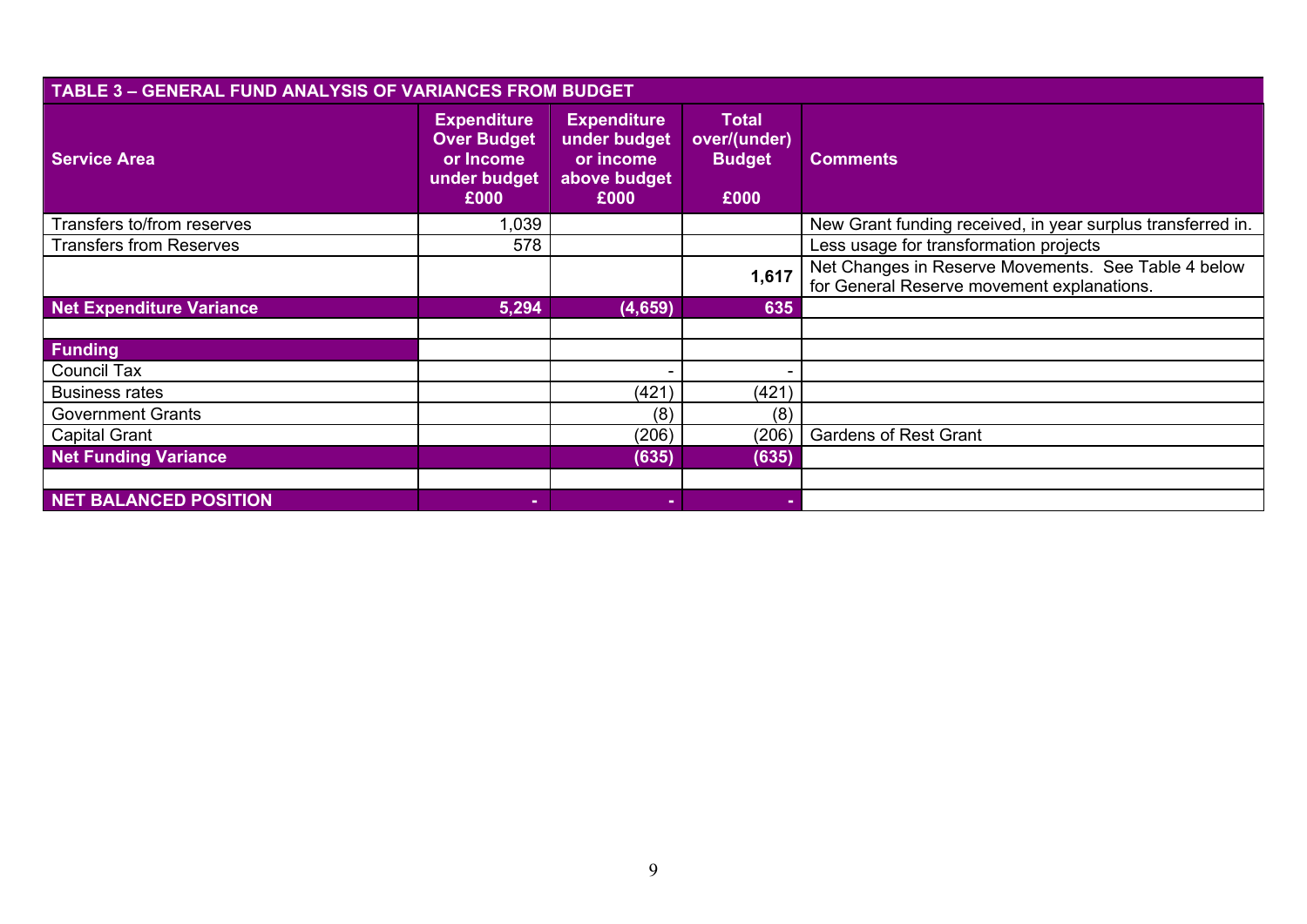|                                             | <b>TABLE 4 - GENERAL FUND RESERVES</b>      |                                           |                                 |                                             |                                                                                                                                                                                                                                                                                                                                                                                                                                                                                     |
|---------------------------------------------|---------------------------------------------|-------------------------------------------|---------------------------------|---------------------------------------------|-------------------------------------------------------------------------------------------------------------------------------------------------------------------------------------------------------------------------------------------------------------------------------------------------------------------------------------------------------------------------------------------------------------------------------------------------------------------------------------|
| <b>Reserve</b>                              | <b>Balance 31</b><br><b>March 2016</b><br>£ | <b>Contributions</b><br>to a Reserve<br>£ | Use of a<br><b>Reserve</b><br>£ | <b>Balance 31</b><br><b>March 2017</b><br>£ | <b>Comments</b>                                                                                                                                                                                                                                                                                                                                                                                                                                                                     |
| Transformation                              | 972,770                                     |                                           | (163, 532)                      | 809,238                                     | Use of Reserve - To<br>fund expenditure<br>against approved<br>Transformation<br>projects                                                                                                                                                                                                                                                                                                                                                                                           |
| Investment<br>and Growth                    | 3,305,170                                   | 1,447,748                                 |                                 | 4,752,918                                   | Contributions - New<br>Homes Bonus added<br>to reserve                                                                                                                                                                                                                                                                                                                                                                                                                              |
| Earmarked<br>Grants                         |                                             | 253,645                                   |                                 | 253,645                                     | <b>Contributions - New</b><br>reserve established to<br>receive Government<br>grants allocated for<br>specific activity (HCA<br>Capacity Funding and<br>Planning initiatives).                                                                                                                                                                                                                                                                                                      |
| <b>Council Tax</b>                          | 2,704,228                                   | 793,011                                   | (1,415,202)                     | 2,082,037                                   | Contributions-<br>Underspend on<br>delegated members<br>budgets (£30k), LCC<br><b>Health Grant unused</b><br>balance (£7k), General<br>Fund Surplus (£756K).<br>$Use - £1.238m NNDR$<br>Surplus added to<br>reserves in 2015/16 to<br>fund one off costs in<br>2016/17 arising from<br>assumptions built into<br>the NNDR1 return.<br>Other expenditure on<br>areas such as the<br>Local plan, Pride,<br>Grants for Growth,<br>community grants and<br>leisure in the<br>community. |
| Insurance                                   | 220,000                                     |                                           |                                 | 220,000                                     | No required use or<br>contributions                                                                                                                                                                                                                                                                                                                                                                                                                                                 |
| Replacement<br>&<br>Refurbishment           | 238,511                                     | 136,000                                   | (149, 892)                      | 224,619                                     | Contributions - base<br>budget annual<br>contribution (£136k )<br>Use - £150k of<br>unbudgeted spend in<br>services                                                                                                                                                                                                                                                                                                                                                                 |
| <b>Total Specific</b><br><b>GF Reserves</b> | 7,440,679                                   | 2,630,404                                 | (1,728,626)                     | 8,342,457                                   |                                                                                                                                                                                                                                                                                                                                                                                                                                                                                     |
| General<br>Reserve                          | 2,064,000                                   |                                           |                                 | 2,064,000                                   |                                                                                                                                                                                                                                                                                                                                                                                                                                                                                     |
| <b>Total</b><br><b>Reserves</b>             | 9,504,679                                   | 2,630,404                                 | (1,728,626)                     | 10,406,457                                  |                                                                                                                                                                                                                                                                                                                                                                                                                                                                                     |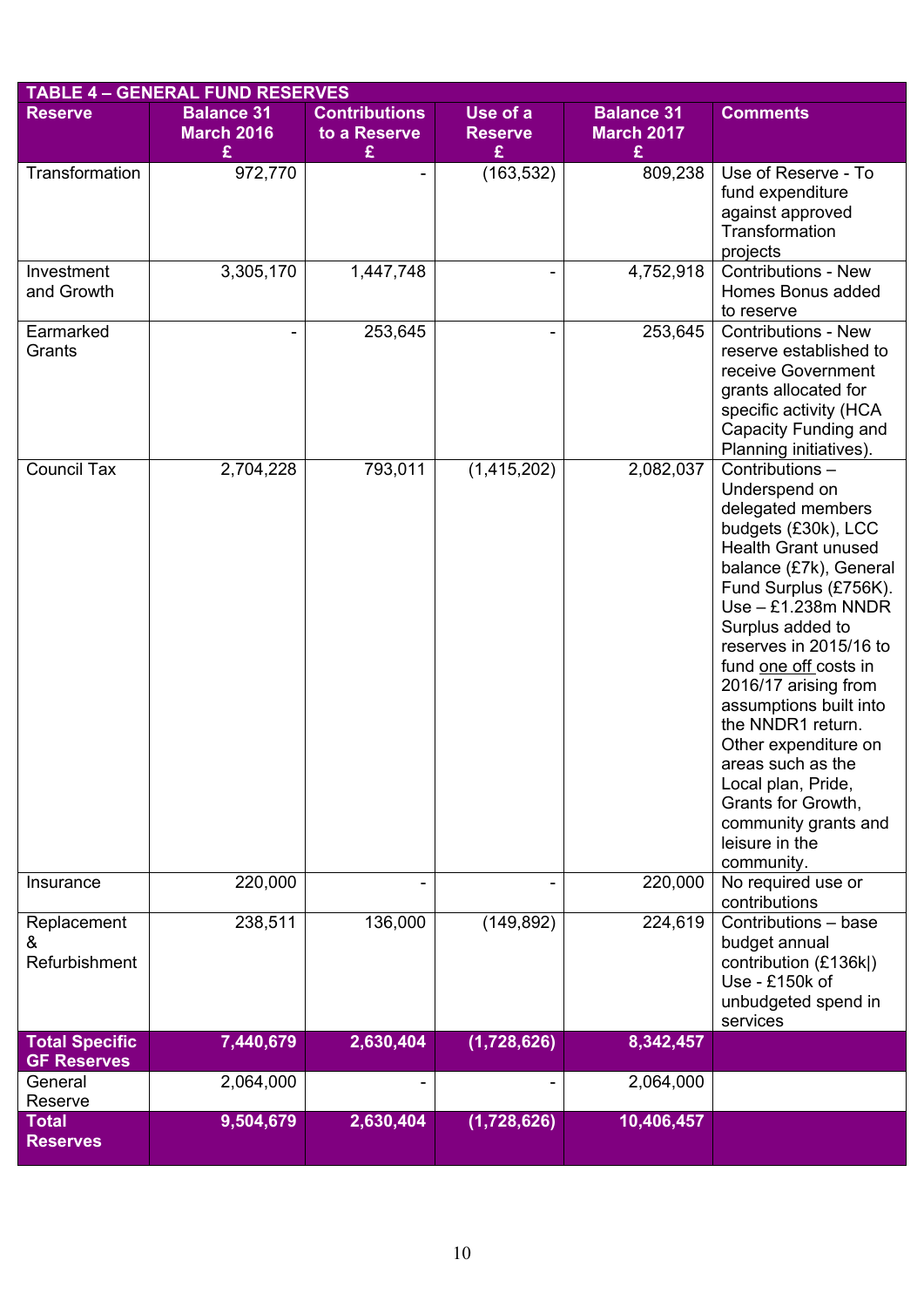| <b>TABLE 5 HRA RESERVES</b>      | 2016/17<br><b>Budget</b> | 2016/17<br><b>Outturn</b> | 2016/17<br>Variance |
|----------------------------------|--------------------------|---------------------------|---------------------|
|                                  | £000                     | £000                      | £000                |
| <b>HRA Working Balance:</b>      |                          |                           |                     |
| Balance b/f                      | (8,968)                  | (8,968)                   |                     |
| Net Movement in Year             |                          |                           |                     |
| <b>Balance c/f</b>               | (8,968)                  | (8,968)                   |                     |
|                                  |                          |                           |                     |
| <b>HRA Insurance Reserve:</b>    |                          |                           |                     |
| Balance b/f                      | (200)                    | (200)                     |                     |
| Movement in Year                 |                          |                           |                     |
| <b>Balance c/f</b>               | (200)                    | (200)                     |                     |
|                                  |                          |                           |                     |
| <b>Major Repairs Reserve:</b>    |                          |                           |                     |
| Balance b/f                      | (2,609)                  | (2,609)                   |                     |
| Paid in (Depreciation)           | (6,660)                  | (7, 124)                  | (464)               |
| <b>Capital Programme Funding</b> | 3,914                    | 3,036                     | (878)               |
| <b>Balance c/f</b>               | (5, 355)                 | (6,697)                   | (1,342)             |

| <b>TABLE 6 - GENERAL FUND CAPITAL OUTTURN</b> |               |                       |                   |  |  |  |  |  |
|-----------------------------------------------|---------------|-----------------------|-------------------|--|--|--|--|--|
| <b>Project</b>                                | <b>Budget</b> | <b>Actual Outturn</b> | <b>Actual</b>     |  |  |  |  |  |
|                                               | 2016/17       | 2016/17               | (under)/overspend |  |  |  |  |  |
|                                               | £000          | £000                  | £000              |  |  |  |  |  |
| <b>Disabled Facilities Grants</b>             | 458           | 236                   | (222)             |  |  |  |  |  |
| Decent Homes Unfit and Disrepair              | 75            | 22                    | (53)              |  |  |  |  |  |
| New Gardens of Rest - Sutton                  |               | 143                   | 143               |  |  |  |  |  |
| <b>Bridge PC</b>                              |               |                       |                   |  |  |  |  |  |
| <b>Growth Fund</b>                            | 50            |                       | (50)              |  |  |  |  |  |
| <b>Welland Homes</b>                          | 2,051         | 1,286                 | (765)             |  |  |  |  |  |
| <b>Travellers Sites</b>                       | 408           | 206                   | (202)             |  |  |  |  |  |
| <b>Council Chamber Conference</b>             | 28            |                       | (28)              |  |  |  |  |  |
| System                                        |               |                       |                   |  |  |  |  |  |
| <b>Broadband Lincolnshire</b>                 | 36            | 36                    |                   |  |  |  |  |  |
| <b>Digital Vision</b>                         | 200           | 18                    | (182)             |  |  |  |  |  |
| System Back up                                | 30            |                       | (30)              |  |  |  |  |  |
| <b>Network Upgrades</b>                       | 25            |                       | (25)              |  |  |  |  |  |
| <b>Disaster Recovery</b>                      | 50            |                       | (50)              |  |  |  |  |  |
| <b>ICT Infrastructure</b>                     | 166           |                       | (166)             |  |  |  |  |  |
| <b>Asset Management System</b>                |               | (24)                  | (24)              |  |  |  |  |  |
| <b>Total General Fund</b>                     | 3,577         | 1,923                 | (1,654)           |  |  |  |  |  |
| <b>Financed By:</b>                           |               |                       |                   |  |  |  |  |  |
| <b>Capital Receipts</b>                       |               | (6)                   |                   |  |  |  |  |  |
| <b>Capital Grants and Contributions</b>       |               | 607                   |                   |  |  |  |  |  |
| <b>Internal Borrowing</b>                     |               | 1,286                 |                   |  |  |  |  |  |
| <b>Revenue Resources</b>                      |               | 36                    |                   |  |  |  |  |  |
|                                               |               | 1,923                 |                   |  |  |  |  |  |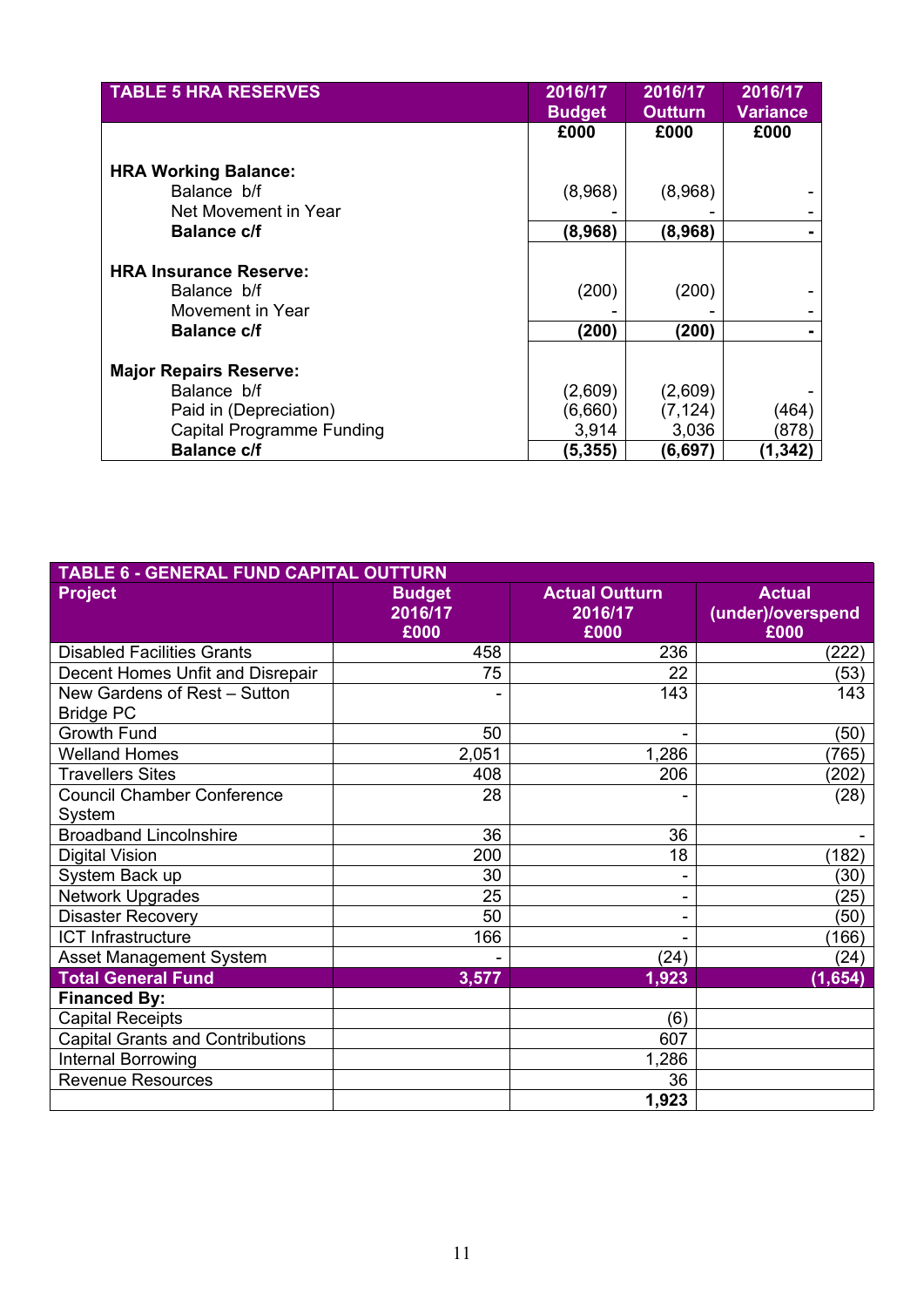| <b>Project</b>                   | <b>Budget</b> | <b>Actual</b>  | <b>Actual</b>     |  |  |
|----------------------------------|---------------|----------------|-------------------|--|--|
|                                  | 2016/17       | <b>Outturn</b> | (under)/overspend |  |  |
|                                  | £000          | £000           | £000              |  |  |
| <b>Central Heating Upgrade</b>   | 1,293         | 1,153          | (140)             |  |  |
| Kitchen and Bathroom             | 1,410         | 639            | (771)             |  |  |
| Replacement                      |               |                |                   |  |  |
| <b>Electrical Upgrade</b>        | 106           | 49             | (57)              |  |  |
| Renewable Energy and Energy      | 105           | 73             | (32)              |  |  |
| Efficiency                       |               |                |                   |  |  |
| <b>Decent Homes Component</b>    | 230           |                | (230)             |  |  |
| Replacements                     |               |                |                   |  |  |
| Council House - Re-Roofing       | 639           | 403            | (236)             |  |  |
| <b>Decent Homes</b>              | 3,783         | 2,317          | (1, 466)          |  |  |
| <b>Sewerage Treatment Plant</b>  | 65            | 73             | 8                 |  |  |
| The Square                       | 263           | 308            | 45                |  |  |
| <b>Off Street Parking</b>        | 60            | 58             | (2)               |  |  |
| <b>Major Area Schemes</b>        | 388           | 439            | (51)              |  |  |
| <b>Allocation &amp; Lettings</b> | 18            | -              | (18)              |  |  |
| <b>Asset Management</b>          | 70            |                | (70)              |  |  |
| <b>ICT Strategy</b>              | 10            | -              | (10)              |  |  |
| <b>IT/System</b>                 | 98            |                | 98                |  |  |
| <b>Major Adaptions</b>           | 450           | 243            | 207               |  |  |
| <b>Aids &amp; Adaptions</b>      | 450           | 243            | 207               |  |  |
| <b>New Build</b>                 | 1,375         | 53             | 1,322             |  |  |
| Purchase of Units - Ex Council   | 920           |                | 920               |  |  |
| Buy Back - Shared Ownership      | 165           |                | 165               |  |  |
| <b>Affordable Housing</b>        | 2,460         | 53             | 2,407             |  |  |
| <b>Total HRA</b>                 | 7,179         | 3,052          | 4,127             |  |  |
| <b>Financed by:</b>              |               |                |                   |  |  |
| <b>Capital Receipts</b>          |               | 16             |                   |  |  |
| <b>Major Repairs Reserve</b>     |               | 3,036          |                   |  |  |
|                                  |               | 3,052          |                   |  |  |

#### **TABLE 7 - HRA CAPITAL OUTTURN**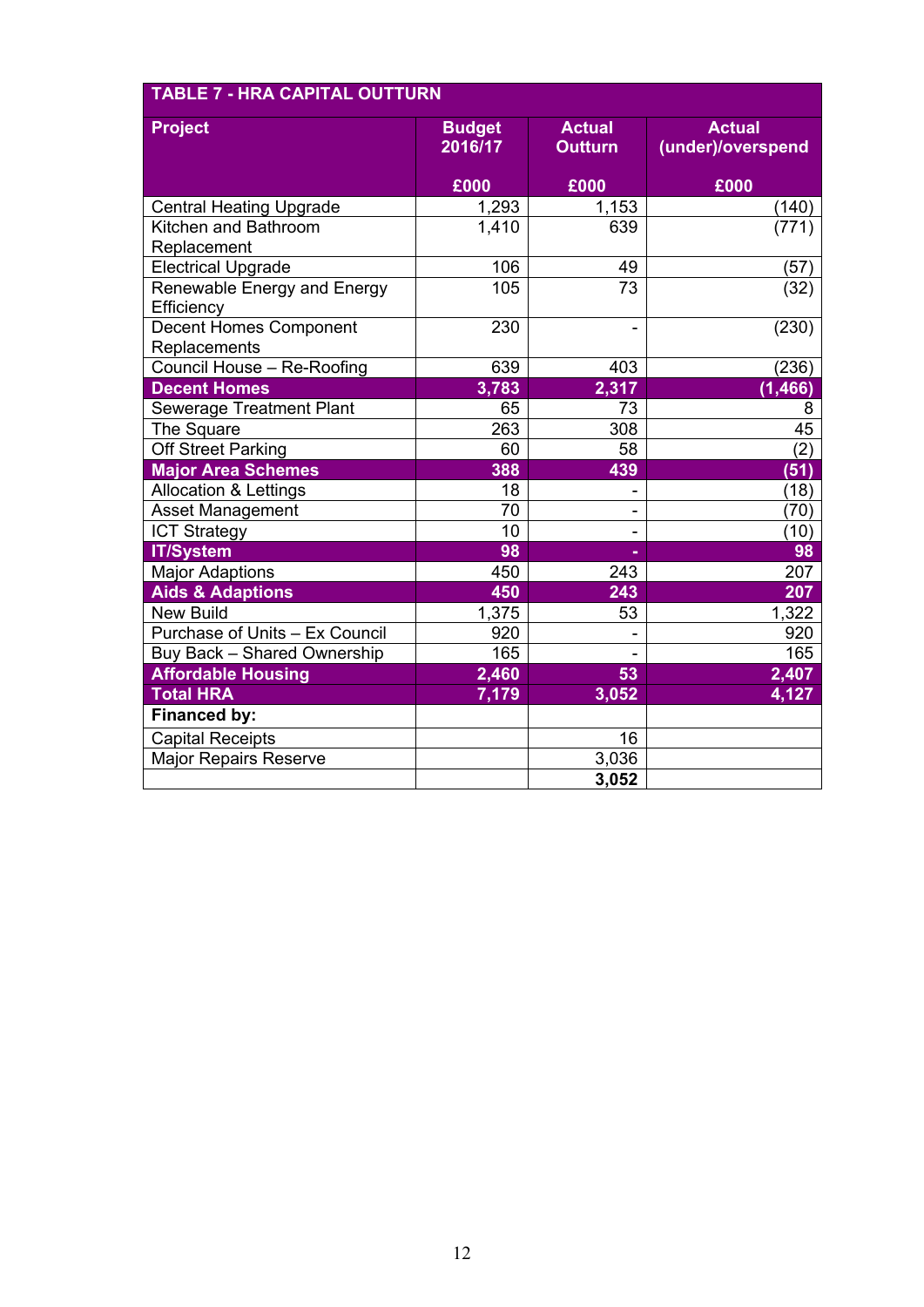| TABLE 8 CAPITAL VARIANCES AND BUDGET CARRY OVER REQUIREMENTS |                                |                                         |                                                                                                                                                                                                                                                                                                                                                                                                                                                                        |  |
|--------------------------------------------------------------|--------------------------------|-----------------------------------------|------------------------------------------------------------------------------------------------------------------------------------------------------------------------------------------------------------------------------------------------------------------------------------------------------------------------------------------------------------------------------------------------------------------------------------------------------------------------|--|
| <b>Project/Scheme</b>                                        | Over/<br>(under) spend<br>£000 | <b>Carry</b><br>over<br>2017/18<br>£000 | <b>Explanation/Comments</b>                                                                                                                                                                                                                                                                                                                                                                                                                                            |  |
| <b>General Fund</b>                                          |                                |                                         |                                                                                                                                                                                                                                                                                                                                                                                                                                                                        |  |
| <b>ICT</b>                                                   | (453)                          | 166                                     | Several 16/17 ICT schemes no longer required (£105k). ICT<br>Infrastructure programmed approved by Council requires a £166k carry<br>over for 17/18. Digital Vision resulted in £182k underspend, but this<br>budget has already been included in the approved 17/18 Capital<br>Programme.                                                                                                                                                                             |  |
| <b>Council Chamber System</b>                                | (28)                           |                                         | Budget already part of the 2017/18 Capital Programme.                                                                                                                                                                                                                                                                                                                                                                                                                  |  |
| <b>Travellers Sites</b>                                      | (202)                          | 124                                     | Awaiting decision on final site. £78k already included in 2017/18. £124k<br>to be carried over from 2016/17.                                                                                                                                                                                                                                                                                                                                                           |  |
| <b>Disabled Facilities Grants and</b><br><b>Decent Homes</b> | (275)                          |                                         | The 16/17 underspend has been transferred to Capital Grants Unapplied.<br>The balance from previous years underspends is now £325k. South<br>Holland has received increased funding for 2017/18 of £585k and the<br>revised Capital programme below has been adjusted to reflect the<br>additional income.                                                                                                                                                             |  |
| <b>Welland Homes</b>                                         | (765)                          | 765                                     | This budget predated the approval of the revised business plan<br>(approved Feb 2017). Budget slipped into 2017/18 for the purchase of<br>properties.                                                                                                                                                                                                                                                                                                                  |  |
| New Gardens of Rest - Sutton<br><b>Bridge Parish Council</b> | 143                            |                                         | Funded by S106 income                                                                                                                                                                                                                                                                                                                                                                                                                                                  |  |
| <b>Growth Fund</b>                                           | (50)                           |                                         | Growth provision not used in year.                                                                                                                                                                                                                                                                                                                                                                                                                                     |  |
| Asset Management System                                      | (24)                           |                                         | Asset Management System over accrued in 2015/16                                                                                                                                                                                                                                                                                                                                                                                                                        |  |
| <b>Total General Fund Programme</b>                          | (1,654)                        | 1,055                                   |                                                                                                                                                                                                                                                                                                                                                                                                                                                                        |  |
|                                                              |                                |                                         |                                                                                                                                                                                                                                                                                                                                                                                                                                                                        |  |
| <b>Housing Revenue Account</b>                               |                                |                                         |                                                                                                                                                                                                                                                                                                                                                                                                                                                                        |  |
| <b>Decent Homes</b>                                          | (1, 466)                       | 236                                     | Central Heating underspend following budget realignment and large<br>reduction in response boiler failures.<br>Kitchen and Bathroom contract started late resulting in only a small<br>amount of upgrades being carried out.<br>Re-roofing delays due to electric main works beyond the authorities<br>control, and availability of tiles due to demand. Works continuing into<br>2017/18. Request for Re-roofing underspend to be slipped into new<br>financial year. |  |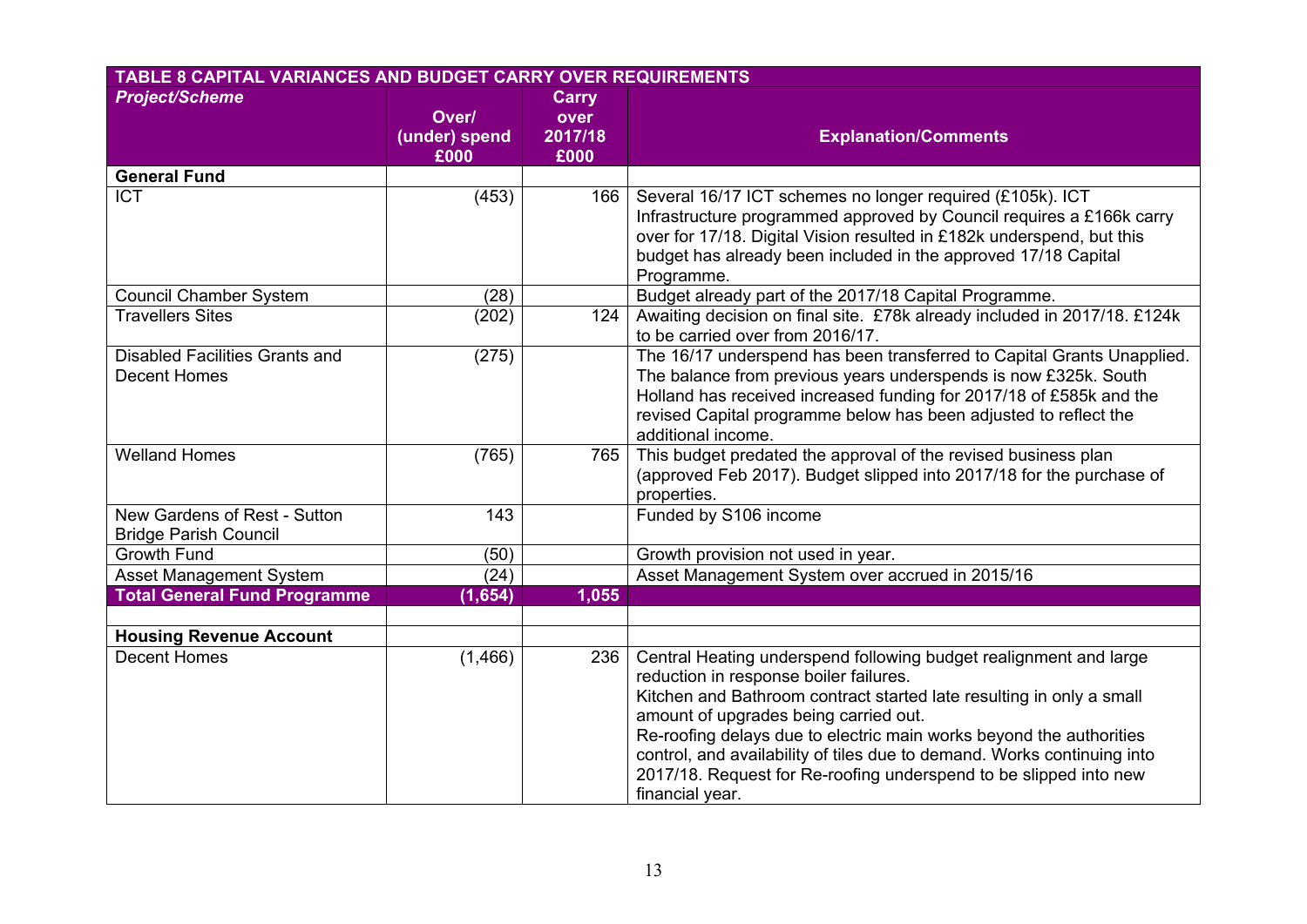| <b>TABLE 8 CAPITAL VARIANCES AND BUDGET CARRY OVER REQUIREMENTS</b> |                                |                                  |                                                                                                                                                                                                                                               |  |
|---------------------------------------------------------------------|--------------------------------|----------------------------------|-----------------------------------------------------------------------------------------------------------------------------------------------------------------------------------------------------------------------------------------------|--|
| <b>Project/Scheme</b>                                               | Over/<br>(under) spend<br>£000 | Carry<br>over<br>2017/18<br>£000 | <b>Explanation/Comments</b>                                                                                                                                                                                                                   |  |
| Major Area Schemes                                                  | 51                             |                                  | Sewerage Treatment overspend due to major storm damage to North<br>Road site, some of the value will be recovered from insurance.<br>Additional unforeseen work encountered and budget over adjusted.                                         |  |
| <b>ICT</b>                                                          | (98)                           |                                  | PIMMS (Asset Management Software) budget no longer required as<br>costs accrued in 2015/16                                                                                                                                                    |  |
| Aids and Adaptations                                                | (207)                          |                                  | Disabled adaptations underspent. Sufficient budget available in 2017/18.                                                                                                                                                                      |  |
| <b>Affordable Housing</b>                                           |                                |                                  |                                                                                                                                                                                                                                               |  |
| <b>New Build</b>                                                    | (1, 322)                       | 1,322                            | Report to members regarding HRA proposals planned for September<br>2017 to include Welland Homes.                                                                                                                                             |  |
| <b>Purchase of Units</b>                                            | (920)                          |                                  | Officers are presently developing a number of proposals that will bring<br>about opportunities for the council to invest its capital affordable housing<br>budgets into new stock that will service the council's Housing Revenue<br>Account. |  |
| <b>Buy Back Shared Ownership</b>                                    | (165)                          |                                  | Please see above                                                                                                                                                                                                                              |  |
| <b>Total HRA Programme</b>                                          | (4, 127)                       | 1,558                            |                                                                                                                                                                                                                                               |  |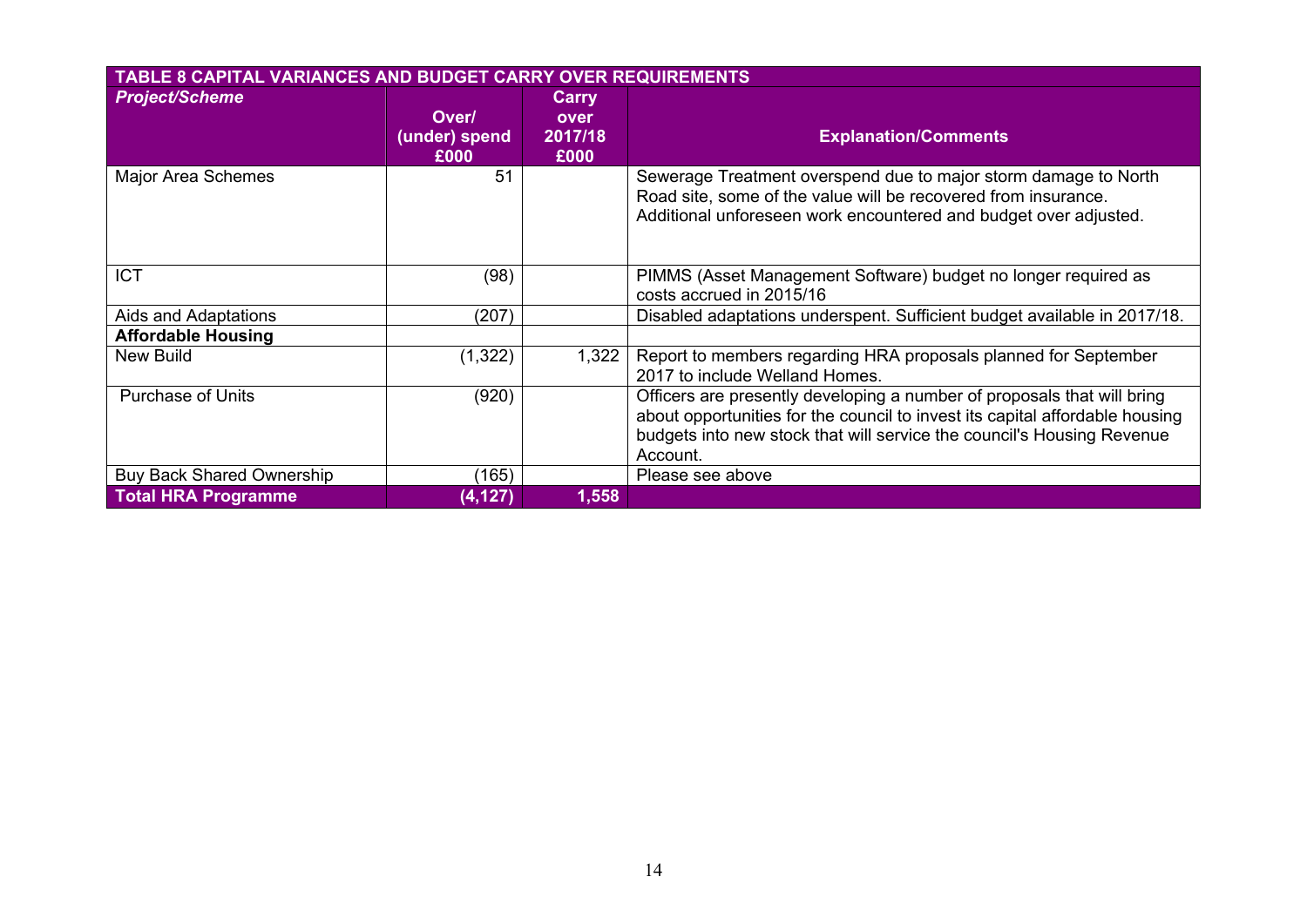| TABLE 9 REVISED 2017/18 GENERAL FUND CAPITAL PROGRAMME |                                              |          |                      |  |  |
|--------------------------------------------------------|----------------------------------------------|----------|----------------------|--|--|
| <b>Scheme Description</b>                              | <b>Original Budget</b><br><b>Adjustments</b> |          | <b>Revised 17/18</b> |  |  |
|                                                        |                                              |          | <b>Budget</b>        |  |  |
|                                                        | £000                                         | £000     | £000                 |  |  |
| <b>Digital Vision</b>                                  | 182                                          |          | 182                  |  |  |
| <b>ICT Infrastructure</b>                              | 170                                          | 166      | 336                  |  |  |
| <b>Council Chamber Mic System</b>                      | 28                                           |          | 28                   |  |  |
| Wardentree Lane - Re-roofing                           | 47                                           |          | 47                   |  |  |
| Fleet Road - Re-roofing                                | 55                                           |          | 55                   |  |  |
| Railway Lane - Re-roofing                              | 65                                           |          | 65                   |  |  |
| <b>Traveller Sites</b>                                 | 78                                           | 124      | 202                  |  |  |
| <b>Disabled Facilities Grants</b>                      | 325                                          | 260      | 585                  |  |  |
| <b>Decent Homes</b>                                    | 75                                           |          | 75                   |  |  |
| Priory Road (DWP co-location)*                         | $\mathbf 0$                                  | 350      | 350                  |  |  |
| <b>Welland Homes</b>                                   | 241                                          | 765      | 1,006                |  |  |
| <b>TOTAL APPROVED</b>                                  | 1,266                                        | 1,665    | 2,931                |  |  |
| <b>SCHEMES</b>                                         |                                              |          |                      |  |  |
| <b>Schemes Subject to Approval</b>                     |                                              |          |                      |  |  |
| <b>ICT Digital Vision</b>                              | 329                                          |          | 329                  |  |  |
| Priory Road*                                           | 2,700                                        | $-2,700$ | 0                    |  |  |
| <b>Growth Fund</b>                                     | 1,000                                        |          | 1,000                |  |  |
| <b>Grounds Maintenance</b>                             | 50                                           |          | 50                   |  |  |
| Replacement                                            |                                              |          |                      |  |  |
| <b>Total Revised General Fund</b>                      | 5,345                                        | (1, 035) | 4,310                |  |  |
| <b>Capital Programme</b>                               |                                              |          |                      |  |  |
| <b>Financed By:</b>                                    |                                              |          |                      |  |  |
| <b>Capital Receipts</b>                                | 876                                          | 166      | 1,042                |  |  |
| Borrowing                                              | 241                                          | 765      | 1,006                |  |  |
| <b>Grants and Contributions</b>                        | 478                                          | 384      | 862                  |  |  |
| <b>Direct Revenue Financing</b>                        | 3,750                                        | (2, 350) | 1,400                |  |  |
| <b>Total General Fund</b>                              | 5,345                                        | (1, 035) | 4,310                |  |  |

\*Council on 12 April 2017 agreed to a co-location project with the DWP at Priory Road. This scheme utilised £350k of funding from the provisional sum in the capital programme. Members should note that further reports setting out a five year programme of works in respect of planned maintenance and renewal at Priory Road are being prepared. Members will be asked to consider this at a future date and the capital programme will be updated as required at that time.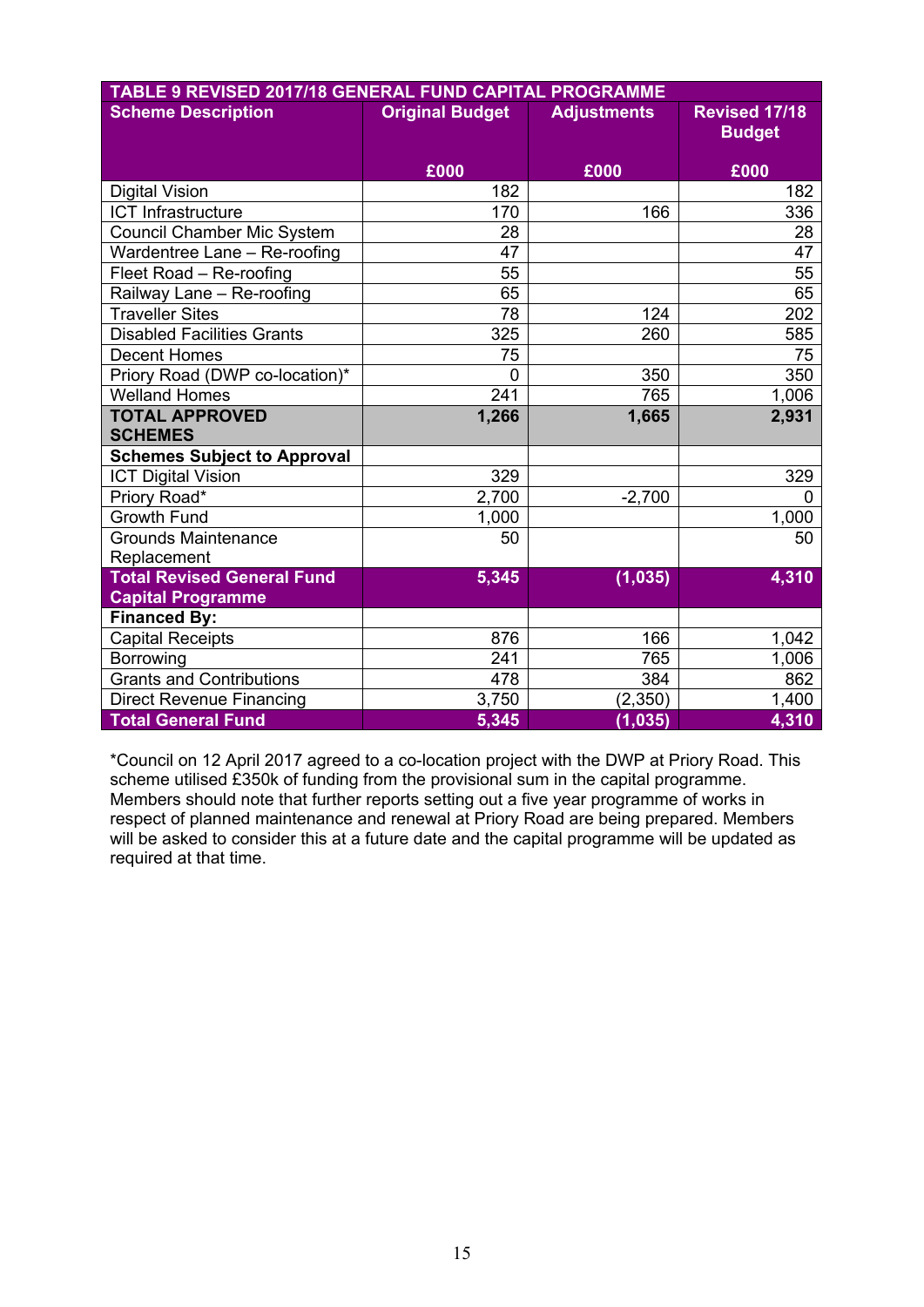| TABLE 10 REVISED 2017/18 HRA CAPITAL PROGRAMME |                        |                    |                                       |  |  |  |
|------------------------------------------------|------------------------|--------------------|---------------------------------------|--|--|--|
| <b>Scheme Description</b>                      | <b>Original Budget</b> | <b>Adjustments</b> | <b>Revised 17/18</b><br><b>Budget</b> |  |  |  |
|                                                | £000                   | £000               | £000                                  |  |  |  |
| <b>Central Heating</b>                         | 1,254                  |                    | 1,254                                 |  |  |  |
| Kitchen and Bathroom                           | 1,354                  |                    | 1,354                                 |  |  |  |
| <b>Electrical Upgrade</b>                      | 102                    |                    | 102                                   |  |  |  |
| Renewable Energy                               | 120                    |                    | 120                                   |  |  |  |
| Decent Homes component                         | 200                    |                    | 200                                   |  |  |  |
| Replacement                                    |                        |                    |                                       |  |  |  |
| <b>Roofs</b>                                   | 465                    | 236                | 701                                   |  |  |  |
| Fees                                           | 416                    |                    | 416                                   |  |  |  |
| <b>Decent Homes</b>                            | 3,911                  | 236                | 4,147                                 |  |  |  |
| <b>Sewerage Treatment</b>                      | 65                     |                    | 65                                    |  |  |  |
| The Square                                     | 50                     |                    | 50                                    |  |  |  |
| <b>Major Area Schemes</b>                      | 115                    |                    | 115                                   |  |  |  |
| <b>ICT Infrastructure</b>                      | 184                    |                    | 184                                   |  |  |  |
| <b>Major Adaptions</b>                         | 400                    |                    | 400                                   |  |  |  |
| <b>Weston Redevelopment</b><br>Scheme          | 1,145                  |                    | 1,145                                 |  |  |  |
| <b>Buy Back</b>                                | 165                    |                    | 165                                   |  |  |  |
| <b>Affordable Housing</b>                      | 1,894                  |                    | 1,894                                 |  |  |  |
| <b>TOTAL APPROVED</b><br><b>SCHEMES</b>        | 5,920                  | 236                | 6,156                                 |  |  |  |
|                                                |                        |                    |                                       |  |  |  |
| <b>Schemes Subject to</b><br><b>Approval</b>   |                        |                    |                                       |  |  |  |
| Affordable Housing                             | 2,529                  | 1,322              | 3,851                                 |  |  |  |
| <b>Total HRA</b>                               | 8,449                  | 1,558              | 10,007                                |  |  |  |
| <b>Financed By:</b>                            |                        |                    |                                       |  |  |  |
| <b>Capital Receipts</b>                        | 765                    | 397                | 1,161                                 |  |  |  |
| <b>Major Repairs Reserve</b>                   | 3,708                  | 1,161              | 4,869                                 |  |  |  |
| <b>Direct Revenue Financing</b>                | 3,977                  |                    | 3,977                                 |  |  |  |
|                                                | 8,449                  | 1,558              | 10,007                                |  |  |  |

#### **Capital Receipts**

| <b>TABLE 11 CAPITAL RECEIPTS.</b> |       |  |  |
|-----------------------------------|-------|--|--|
| <b>Description</b>                | £000  |  |  |
| <b>Right to Buy</b>               | 1,443 |  |  |
| <b>Land Sales</b>                 | 23    |  |  |
| Mortgages repaid                  |       |  |  |
| <b>Town Husband Repaid</b>        |       |  |  |
| Total                             |       |  |  |

The actual receipts for 2016/17 were £1.467m before administration costs and Pooling payments compared to a budget of £1.244m. All Capital Receipts relate to the HRA.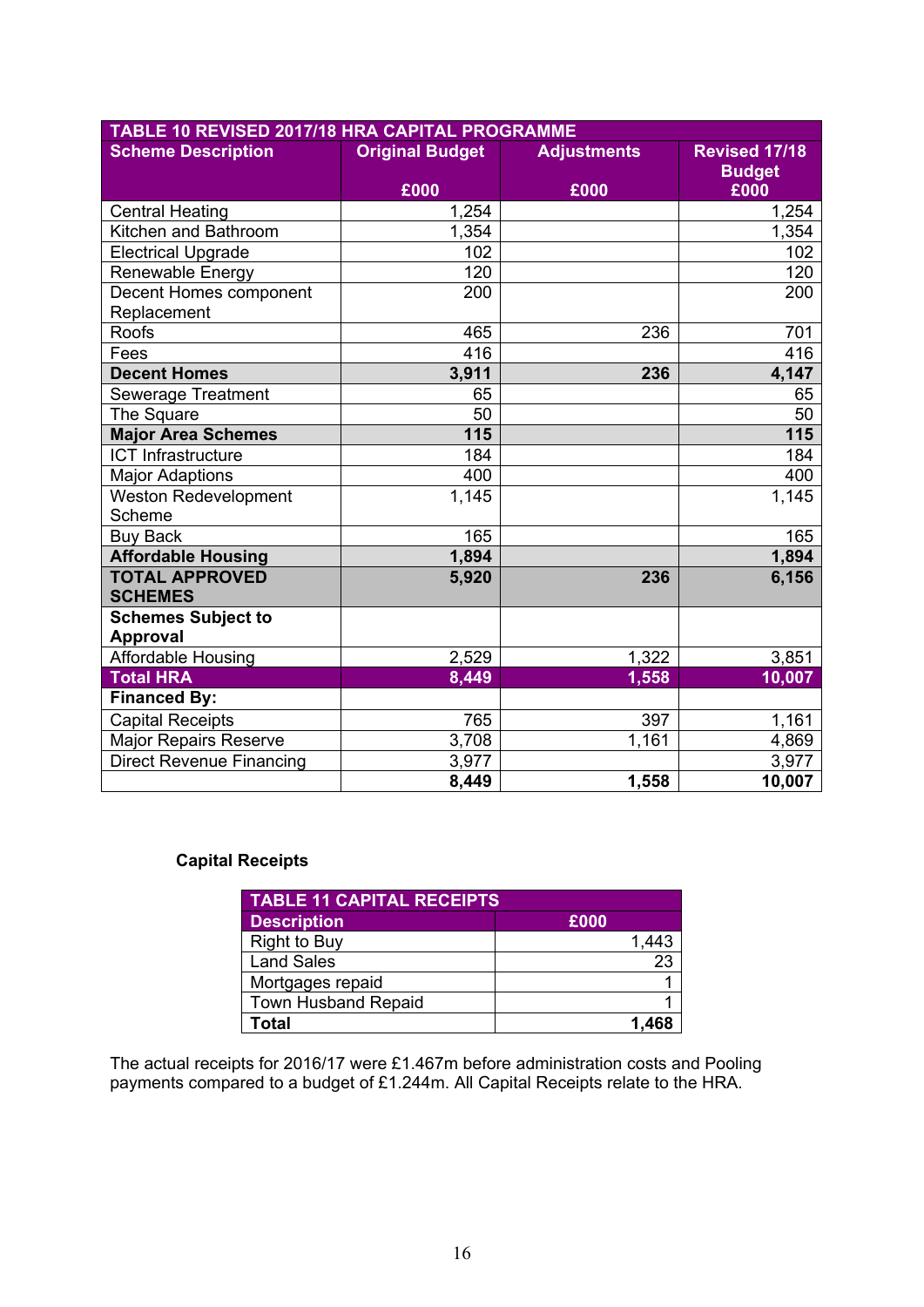#### **Capital Financing Requirement (CFR)**

Table 12 below shows the CFR which is a prudential indicator and shows the underlying need to borrow, based on the actual position at the end of 2016/17. Where the CFR is positive it denotes the need to borrow.

| <b>TABLE 12 CAPITAL FINANCING REQUIREMENT</b> |                 |                 |                 |                 |  |  |
|-----------------------------------------------|-----------------|-----------------|-----------------|-----------------|--|--|
|                                               | 2016/17<br>£000 | 2017/18<br>£000 | 2018/19<br>£000 | 2019/20<br>£000 |  |  |
| <b>CFR</b><br>Non<br><b>HRA</b>               | 1,593           | 1,834           | 2,311           | 2,788           |  |  |
| $CFR - HRA$                                   | 69,583          | 69,583          | 69,583          | 69,583          |  |  |
| <b>Total</b>                                  | 71,176          | 71,417          | 71,894          | 72,371          |  |  |
| in<br>Movement<br><b>CFR</b>                  | 1,286           | 241             | 477             | 477             |  |  |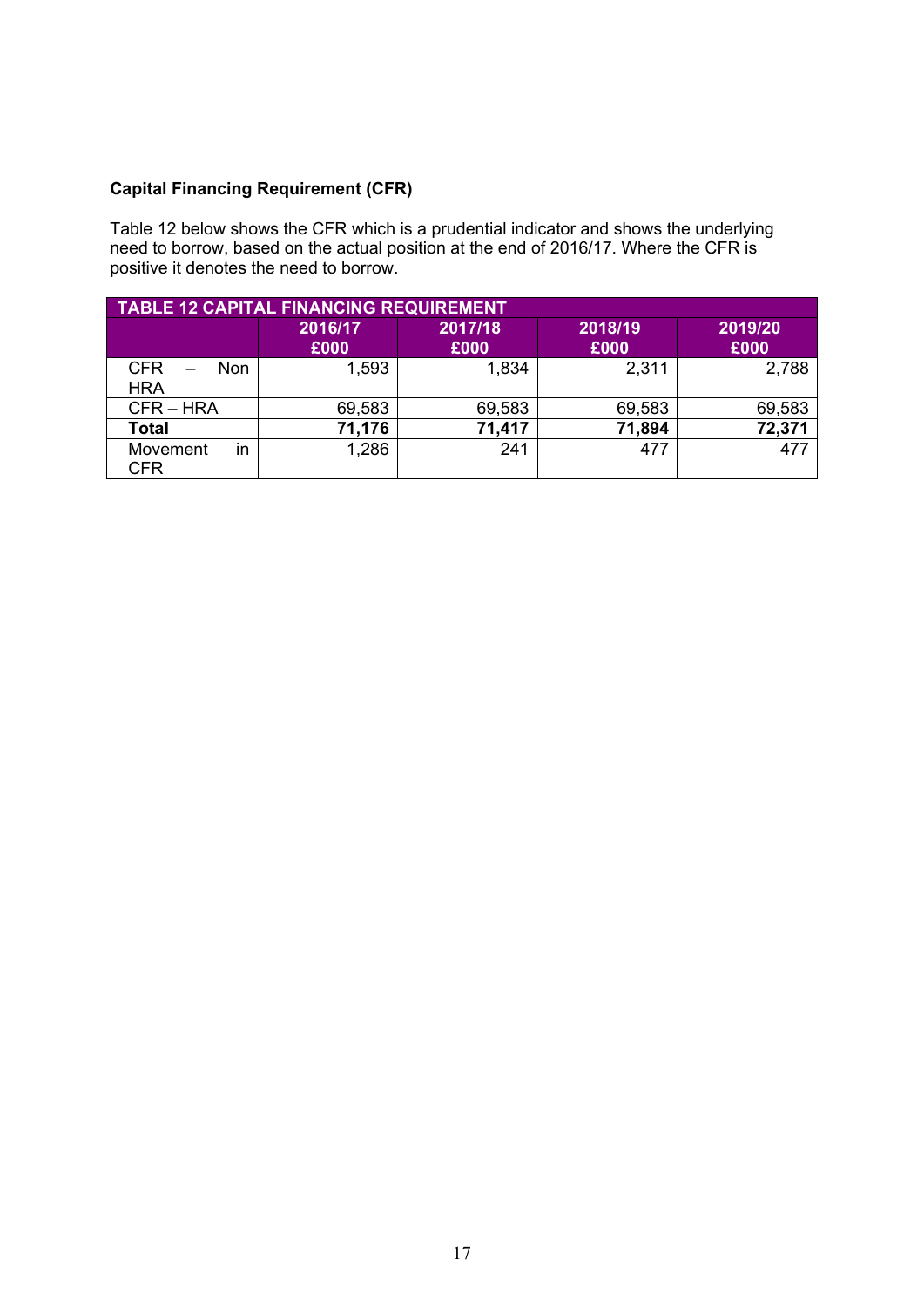# **Treasury**

#### **Security**

The Council has not adopted any formal benchmarks for the management of risk as Officers believe that decisions on counterparties and maximum investment levels are adequate to monitor the current and trend positions and amend the operational strategy to manage risk as conditions change. The Council uses the creditworthiness service provided by Capita Asset Services which provides a maximum duration for investments depending on the colour rating calculated for each financial institution.

All investments held by the Council were within the recommended maximum duration at the time the investment was made.

**n**CCLA Commonwealth Bank of Australia Dover DC East Ayrshire Council Goldman Sach IB Lloyds Bank ■ Mid Suffolk DC Municipal Bonds Agency North Somerset Council Qatar National Bank Svenska Handelsbanken ■ Welland Homes Equity ■ Welland Homes Long Term Debtor **Counterparty Exposure**

The chart below shows how the Council's funds are spread between differing counterparties.

### **Cash**

The Council's average level of deposits during 2016/17 was £38m. As at 31 March 2017 investments held were £35.3m of which £4.9m was instant access cash available to meet cash flow requirements. Longer term investments were made up of:

£29m - short term investments up to 12 months

£927k - Welland Homes equity

£408k - loan to Welland Homes

The chart below shows the amounts held in relation to the remaining period to maturity.